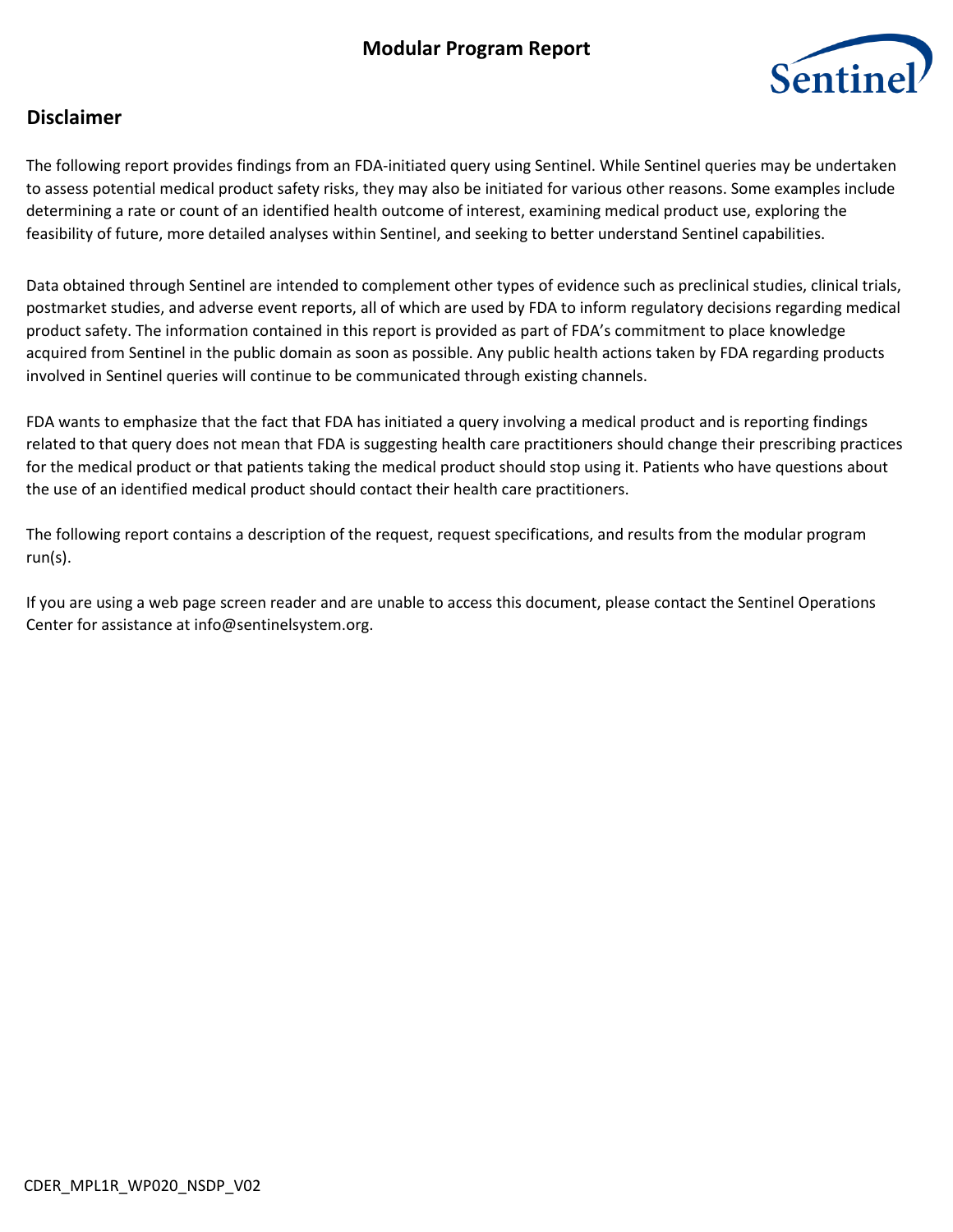

#### **Overview for Request cder\_mpl1r\_wp020\_nsdp\_v02 (Report 3 of 3)**

**Request ID:** cder\_mpl1r\_wp020\_nsdp\_v02

**Query Description:** This query investigated use of intravenous (IV) iron. Separate reports in this request examine tumor necrosis factor (TNF) alpha inhibitor drugs, granulocyte colony-stimulating factor (GC-SF) drugs. This is report 3 of 3. Report 1 presents results on TNF alpha inhibitor drugs and report 2 presents results on GC-SF drugs.

**Sentinel Modular Program Tool Used:** Cohort Identification and Descriptive Analysis (CIDA) tool, version 3.0.2

**Data Source:** Data from January 1, 2011 to December 31, 2015, from 16 Data Partners contributing to the Sentinel Distributed Database (SDD) were included in this report. This request was distributed on August 10, 2016. See Appendix A for a list of the dates of available data for each Data Partner.

**Study Design:** This request was designed to assess use of injectable products in three classes during 2011 to 2015. The number of qualifying patients with prevalent use of the drug(s) of interest were calculated overall and by year, and stratified by age group and sex.

**Exposure of Interest:** The exposure of interest was use of IV iron drugs including, ferumoxytol, ferric carboxymaltose, iron dextran, ferric gluconate, and iron sucrose. These were defined using National Drug Codes (NDCs) and Healthcare Common Procedure Coding System (HCPCS) Level II procedure codes. Please see Appendix B for specific HCPCS codes.

**Cohort Eligibility Criteria:** Patients were required to be continuously enrolled for at least one day and without gaps of more than 45 days in plans with both medical and drug coverage. The following age groups were included in the cohort: 0-21, 22-44, 45-64, and 65+ years.

**Limitations:** Algorithms to define exposures and events are imperfect and, therefore, exposures and events may be misclassified.

**Notes:** The output of "Dispensings/Administrations" quantifies all codes, both NDCs and HCPCS, observed for the relevant exposure of interest. Amount and days supplied have been removed for this report due to the combination of NDC and HCPCS used to define the exposure. This in part due to the fact that "Amount Supplied" for injectable drugs does not accurately reflect the number of vials.

**Please see the Appendix C for the specifications of parameters used in the analyses for this request.**

Please contact the Sentinel Operations Center Query Fulfillment Team (qf@sentinelsystem.org) for questions and to provide comments/suggestions for future enhancements to this document.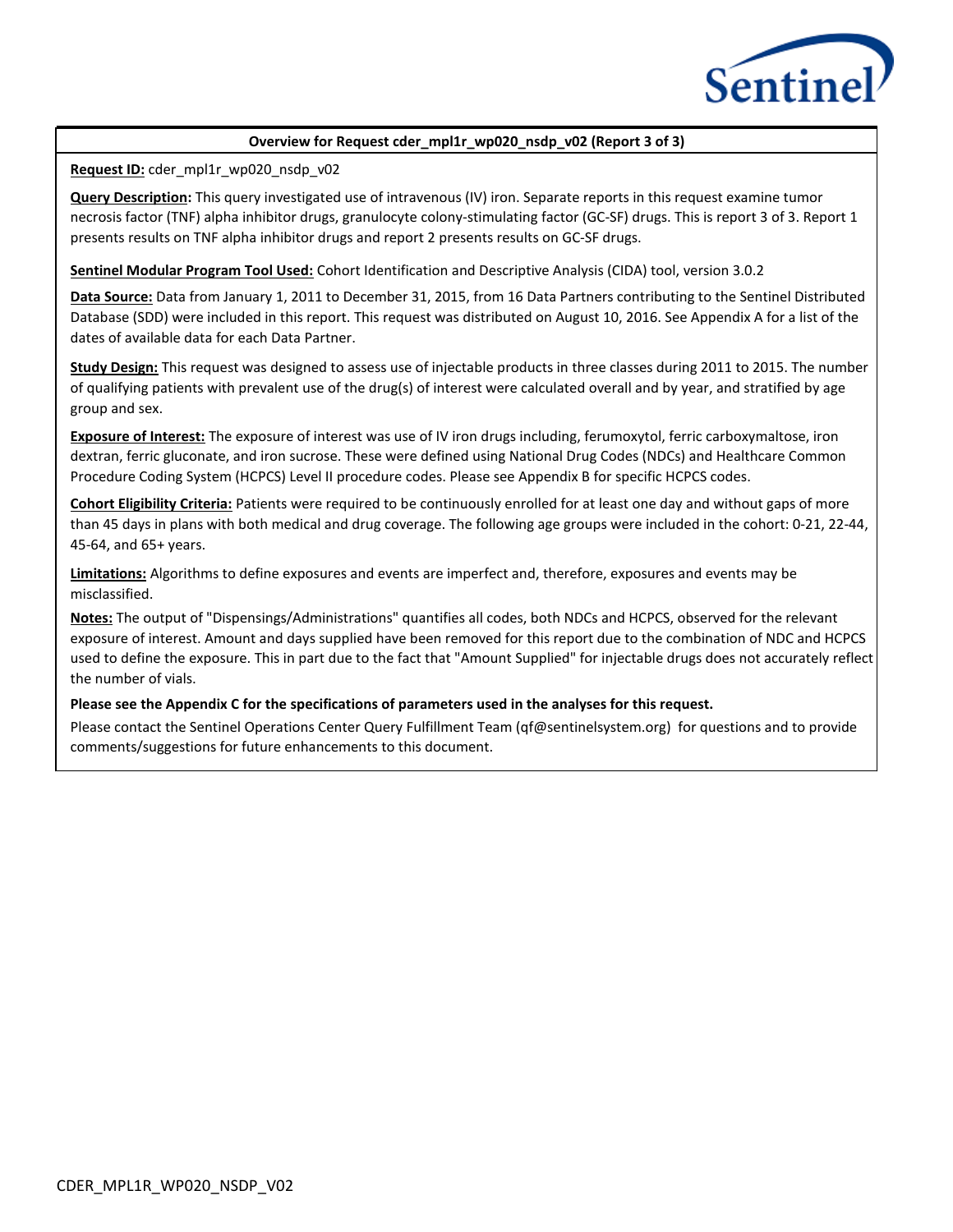

|                   | <b>Table of Contents</b>                                                                         |
|-------------------|--------------------------------------------------------------------------------------------------|
|                   |                                                                                                  |
| Glossary          | Terms Found in this Report and their Definitions                                                 |
| Table 1           | Use of Selected Drugs in the Sentinel Distributed Database (SDD) between January 1, 2011 and     |
|                   | December 31, 2015, by Drug and Year                                                              |
| Table 2           | Use of Selected Drugs in the Sentinel Distributed Database (SDD) between January 1, 2011 and     |
|                   | December 31, 2015, by Drug, Year, and Age Group                                                  |
| Table 3           | Use of Selected Drugs in the Sentinel Distributed Database (SDD) between January 1, 2011 and     |
|                   | December 31, 2015, by Drug, Year, and Sex                                                        |
| <b>Appendix A</b> | Start and End Dates of Available Data for Each Data Partner up to Request Date (August 10, 2016) |
| <b>Appendix B</b> | Healthcare Common Procedure Coding System (HCPCS) Codes used to Define Intravenous (IV) Iron     |
|                   | Products of Interest in this Request                                                             |
| <b>Appendix C</b> | Specifications for Request ID: cder_mpl1r_wp020_nsdp_v02                                         |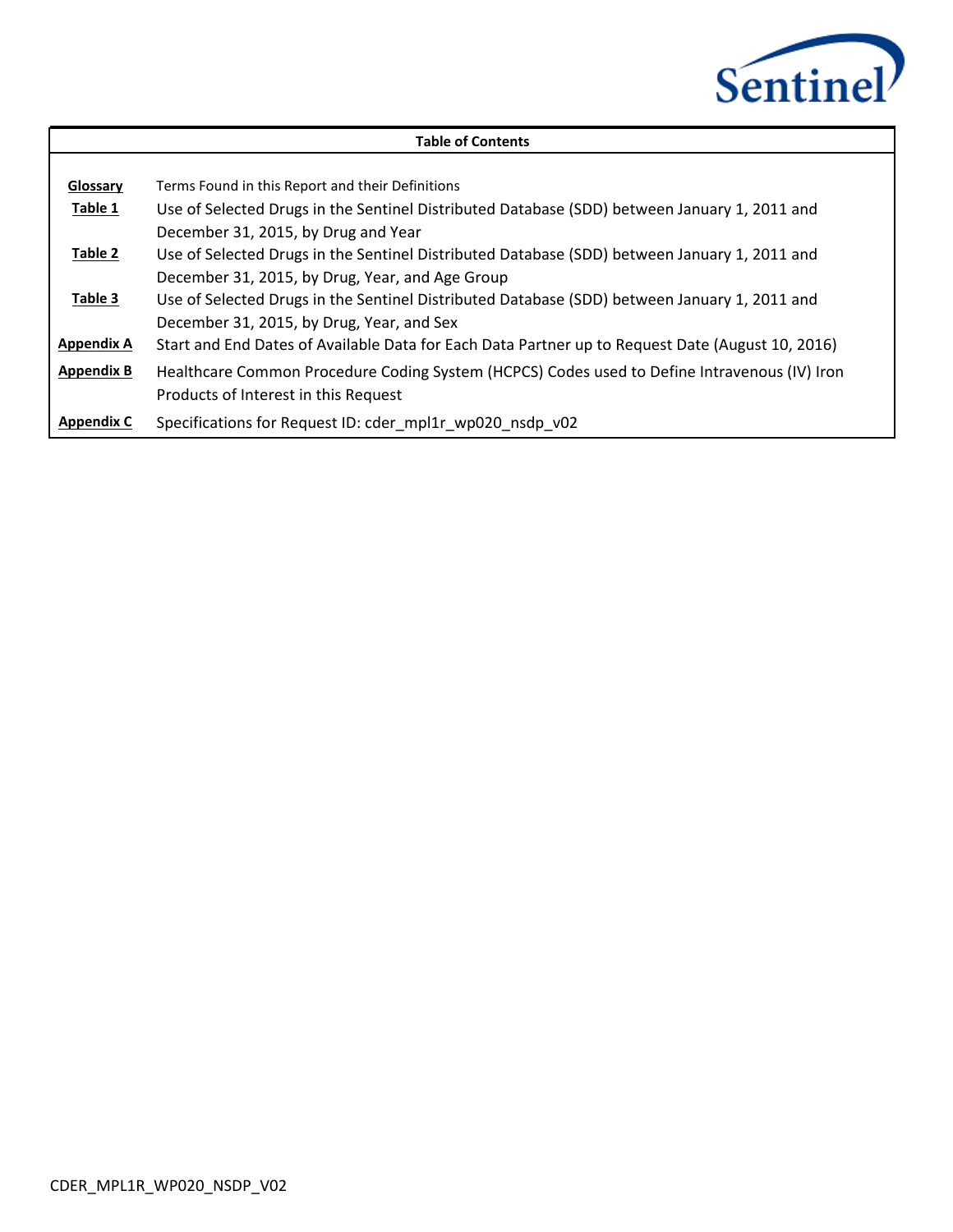

### **Glossary of Terms for Analyses Using Cohort Identification and Descriptive Analysis (CIDA) Tool\***

**Amount Supplied -** number of units (pills, tablets, vials) dispensed. Net amount per NDC per dispensing. This is equivalent to the "RxAmt" value in the Sentinel Common Data Model.

**Blackout Period -** number of days at the beginning of a treatment episode that events are to be ignored. If an event occurs during the blackout period, the episode is excluded.

**Care Setting -** type of medical encounter or facility where the exposure, event, or condition code was recorded. Possible care settings include: Inpatient Hospital Stay (IP), Non-Acute Institutional Stay (IS), Emergency Department (ED), Ambulatory Visit (AV), and Other Ambulatory Visit (OA). For laboratory results, possible care settings include: Emergency department (E), Home (H), Inpatient (I), Outpatient (O), or Unknown or Missing (U). Along with the Principal Diagnosis Indicator, forms the

Ambulatory Visit (AV) - includes visits at outpatient clinics, same-day surgeries, urgent care visits, and other same-day ambulatory hospital encounters, but excludes emergency department encounters.

**Emergency Department (ED) -** includes ED encounters that become inpatient stays (in which case inpatient stays would be a separate encounter). Excludes urgent care visits.

**Inpatient Hospital Stay (IP) -** includes all inpatient stays, same-day hospital discharges, hospital transfers, and acute hospital care where the discharge is after the admission date.

**Non-Acute Institutional Stay (IS) -** includes hospice, skilled nursing facility (SNF), rehab center, nursing home, residential, overnight non-hospital dialysis and other non-hospital stays.

**Other Ambulatory Visit (OA) -** includes other non overnight AV encounters such as hospice visits, home health visits, skilled nursing facility visits, other non-hospital visits, as well as telemedicine, telephone and email consultations.

**Cohort Definition (drug/exposure) -** indicates how the cohort will be defined: (1) 01: Cohort includes only the first valid treatment episode during the query period; (2) 02: Cohort includes all valid treatment episodes during the query period; (3)

Days Supplied - number of days supplied for all dispensings in qualifying treatment episodes.

**Eligible Members -** number of members eligible for an incident treatment episode (defined by the drug/exposure and event washout periods) with drug and medical coverage during the query period.

**Enrollment Gap -** number of days allowed between two consecutive enrollment periods without breaking a "continuously Episodes - treatment episodes; length of episode is determined by days supplied in one dispensing or consecutive Episode Gap - number of days allowed between two (or more) consecutive exposures (dispensings/procedures) to be

Event Deduplication - specifies how events are counted by the MP algorithm: (0) 0: Counts all occurrences of an HOI during an exposure episode; (1) 1: de-duplicates occurrences of the same HOI code and code type on the same day; (2) 2: deduplicates occurrences of the same HOI group on the same day (e.g., de-duplicates at the group level).

**Exposure Episode Length -** number of days after exposure initiation that is considered "exposed time."

**Exposure Extension Period -** number of days post treatment period in which the outcomes/events are counted for a treatment episode. Extensions days are added after any episode gaps have been bridged

**Lookback Period (pre-existing condition) -** number of days wherein a member is required to have evidence of pre-existing Maximum Episode Duration - truncates exposure episodes after a requester-specified number of exposed days. Applied after any gaps are bridged and extension days added to the length of the exposure episode.

**Member-Years -** sum of all days of enrollment with medical and drug coverage\*\* in the query period preceded by an Minimum Days Supplied - specifies a minimum number of days in length of the days supplied for the episode to be considered. **Minimum Episode Duration -** specifies a minimum number of days in length of the episode for it to be considered. Applied

after any gaps are bridged and extension days added to the length of the exposure episode.

**Principal Diagnosis (PDX) -** diagnosis or condition established to be chiefly responsible for admission of the patient to the hospital. 'P' = principal diagnosis, 'S' = secondary diagnosis, 'X' = unspecified diagnosis, '.' = blank. Along with the Care Setting **Query Period -** period in which the modular program looks for exposures and outcomes of interest.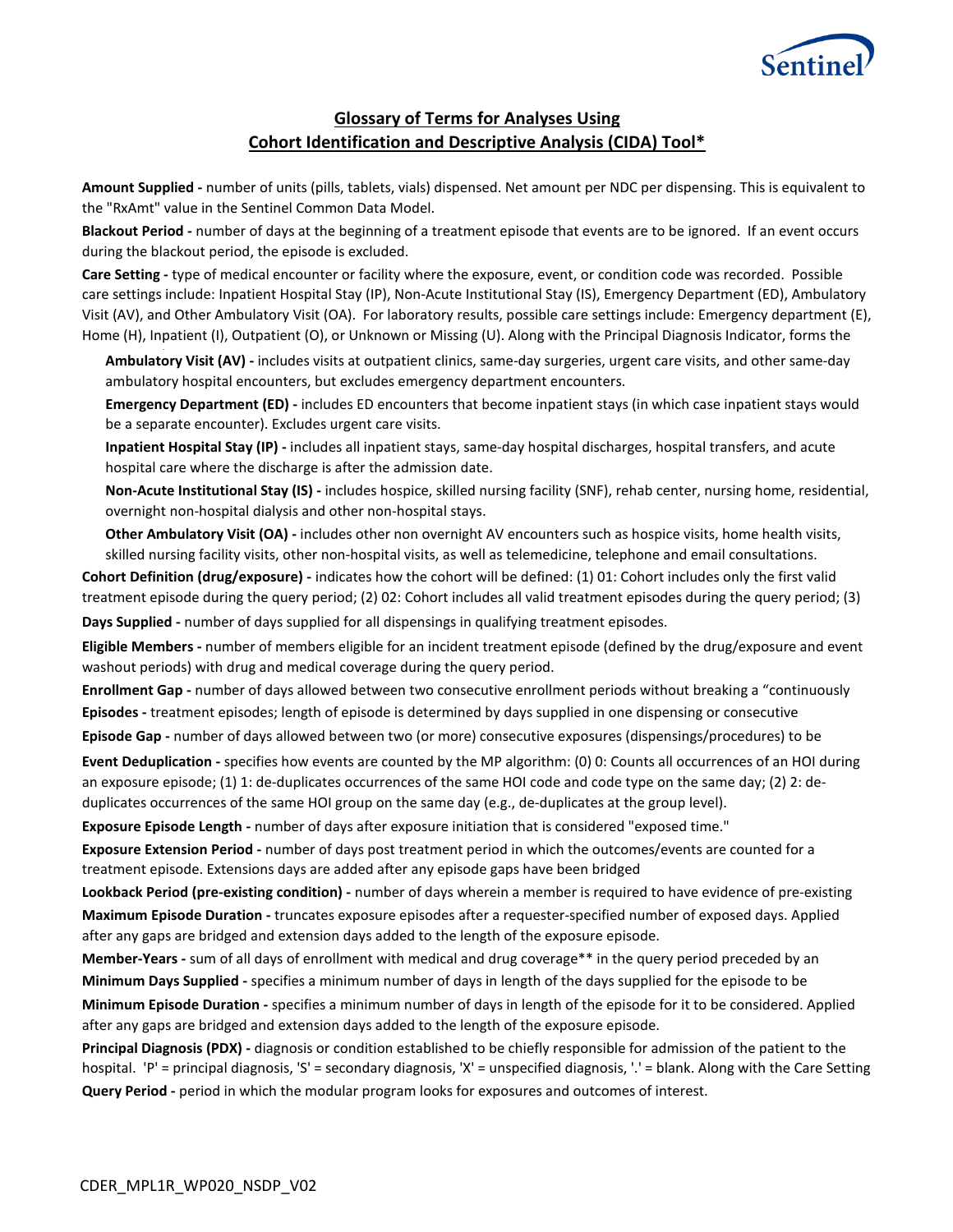

**Treatment Episode Truncation Indicator -** indicates whether observation of the incident query code during follow-up requires truncation of valid treatment episodes. A value of Y indicates that the treatment episodes should be truncated at the first occurrence of an incident query code. A value of N indicates that the treatment episodes should not be truncated at Users - number of members with exposure during the query period. Member must have no evidence of exposure(s) of interest (defined by incidence criteria) in the prior washout period. A user may only be counted once in a query period. **Washout Period (drug/exposure)\*\* -** number of days a user is required to have no evidence of prior exposure (drug dispensing/procedure) and continuous drug and medical coverage prior to an incident treatment episode. **Washout Period (event/outcome)\*\* -** number of days a user is required to have no evidence of a prior event (procedure/diagnosis) and continuous drug and medical coverage prior to an incident treatment episode. **Years at Risk -** number of days supplied plus any episode gaps and exposure extension periods all divided by 365.25.

\*all terms may not be used in this report

\*\*incident treatment episodes must be incident to both the exposure and the event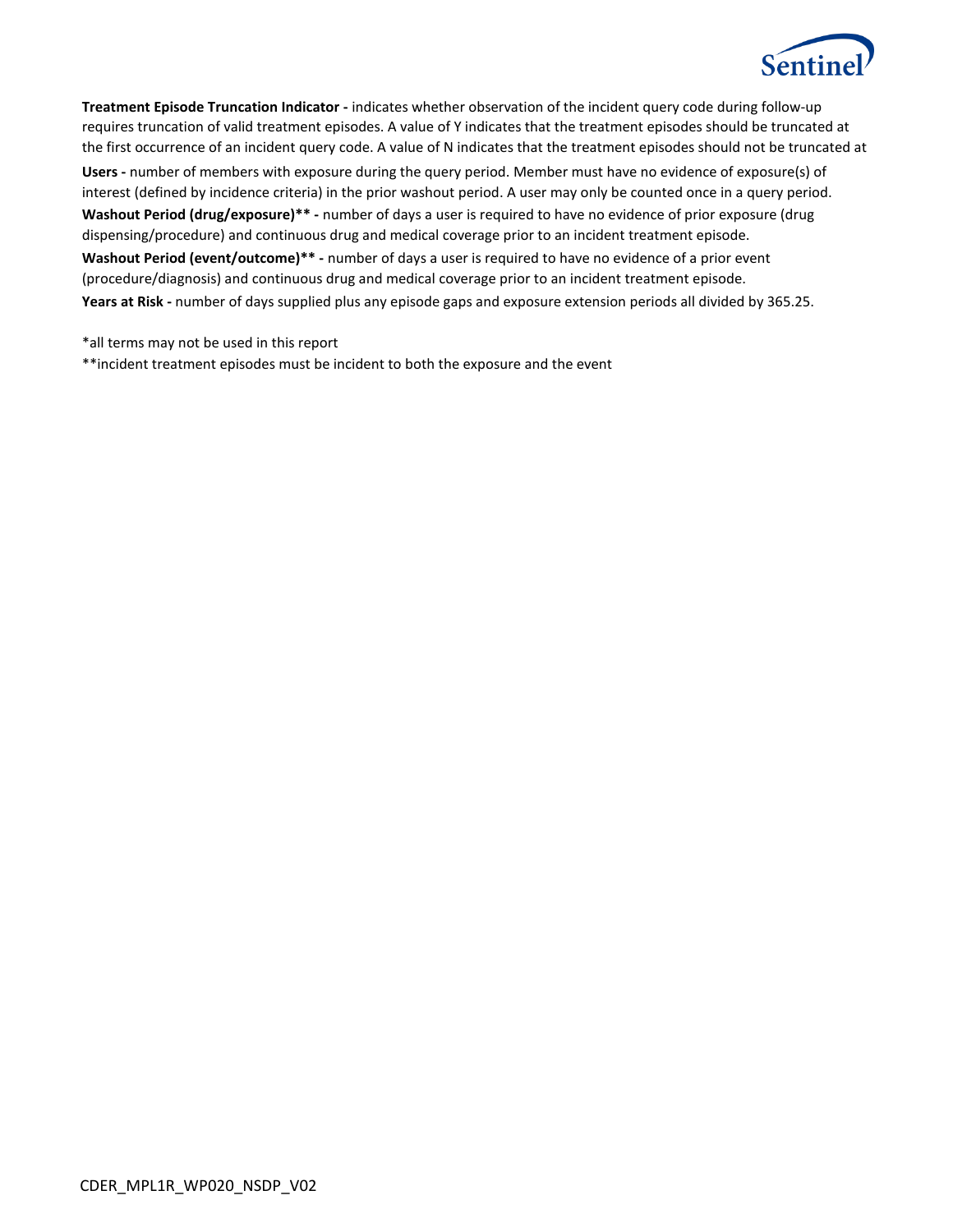

|                              |                  |                                                                                  |                            |                     |                                            |                       | Table 1: Use of Selected Drugs in the Sentinel Distributed Database (SDD) between January 1, 2011 and December 31, 2015, by Drug and Year |                                          |
|------------------------------|------------------|----------------------------------------------------------------------------------|----------------------------|---------------------|--------------------------------------------|-----------------------|-------------------------------------------------------------------------------------------------------------------------------------------|------------------------------------------|
| Year<br>2011                 | <b>New Users</b> | Dispensings/<br><b>Administrations</b>                                           | Eligible<br><b>Members</b> | <b>Member-Years</b> | New Users/1K<br>Eligible<br><b>Members</b> | Days<br>Supplied/User | <b>Dispensings / User</b>                                                                                                                 | Days<br><b>Supplied/Dispensing</b>       |
|                              |                  | Ferric Carboxymaltose, Ferric Gluconate, Ferumoxytol, Iron Dextran, Iron Sucrose |                            |                     |                                            |                       |                                                                                                                                           |                                          |
|                              | 57,015           | 416,204                                                                          | 48,589,230                 | 39,900,095.6        | 1.17                                       | 7.83                  | 7.30                                                                                                                                      | 1.07                                     |
| <b>Ferric Carboxymaltose</b> |                  |                                                                                  |                            |                     |                                            |                       |                                                                                                                                           |                                          |
|                              | 0                | 0                                                                                | 48,589,230                 | 39,900,095.6        | 0.00                                       | ---                   | $\qquad \qquad - -$                                                                                                                       | $\hspace{0.05cm} \ldots \hspace{0.05cm}$ |
| <b>Ferric Gluconate</b>      |                  |                                                                                  |                            |                     |                                            |                       |                                                                                                                                           |                                          |
|                              | 6,860            | 46,297                                                                           | 48,589,230                 | 39,900,095.6        | 0.14                                       | 7.39                  | 6.75                                                                                                                                      | 1.09                                     |
| Ferumoxytol                  |                  |                                                                                  |                            |                     |                                            |                       |                                                                                                                                           |                                          |
|                              | 6,577            | 14,538                                                                           | 48,589,230                 | 39,900,095.6        | 0.14                                       | 2.40                  | 2.21                                                                                                                                      | 1.09                                     |
| <b>Iron Dextran</b>          |                  |                                                                                  |                            |                     |                                            |                       |                                                                                                                                           |                                          |
|                              | 11,709           | 32,391                                                                           | 48,589,230                 | 39,900,095.6        | 0.24                                       | 3.90                  | 2.77                                                                                                                                      | 1.41                                     |
| <b>Iron Sucrose</b>          |                  |                                                                                  |                            |                     |                                            |                       |                                                                                                                                           |                                          |
|                              | 34,146           | 322,978                                                                          | 48,589,230                 | 39,900,095.6        | 0.70                                       | 9.80                  | 9.46                                                                                                                                      | 1.04                                     |
| 2012                         |                  |                                                                                  |                            |                     |                                            |                       |                                                                                                                                           |                                          |
|                              |                  | Ferric Carboxymaltose, Ferric Gluconate, Ferumoxytol, Iron Dextran, Iron Sucrose |                            |                     |                                            |                       |                                                                                                                                           |                                          |
|                              | 62,602           | 439,439                                                                          | 51,772,040                 | 42,627,307.1        | 1.21                                       | 7.33                  | 7.02                                                                                                                                      | 1.04                                     |
| <b>Ferric Carboxymaltose</b> |                  |                                                                                  |                            |                     |                                            |                       |                                                                                                                                           |                                          |
|                              | 0                | $\mathbf 0$                                                                      | 51,772,040                 | 42,627,307.1        | 0.00                                       | ---                   | $\hspace{0.05cm} \ldots$                                                                                                                  | $\hspace{0.05cm} \dashrightarrow$        |
| <b>Ferric Gluconate</b>      |                  |                                                                                  |                            |                     |                                            |                       |                                                                                                                                           |                                          |
|                              | 7,707            | 58,060                                                                           | 51,772,040                 | 42,627,307.1        | 0.15                                       | 7.81                  | 7.53                                                                                                                                      | 1.04                                     |
| Ferumoxytol                  |                  |                                                                                  |                            |                     |                                            |                       |                                                                                                                                           |                                          |
|                              | 8,383            | 18,683                                                                           | 51,772,040                 | 42,627,307.1        | 0.16                                       | 2.32                  | 2.23                                                                                                                                      | 1.04                                     |
| <b>Iron Dextran</b>          |                  |                                                                                  |                            |                     |                                            |                       |                                                                                                                                           |                                          |
|                              | 12,135           | 31,632                                                                           | 51,772,040                 | 42,627,307.1        | 0.23                                       | 3.58                  | 2.61                                                                                                                                      | 1.37                                     |
| <b>Iron Sucrose</b>          |                  |                                                                                  |                            |                     |                                            |                       |                                                                                                                                           |                                          |
|                              | 36,422           | 331,064                                                                          | 51,772,040                 | 42,627,307.1        | 0.70                                       | 9.22                  | 9.09                                                                                                                                      | 1.01                                     |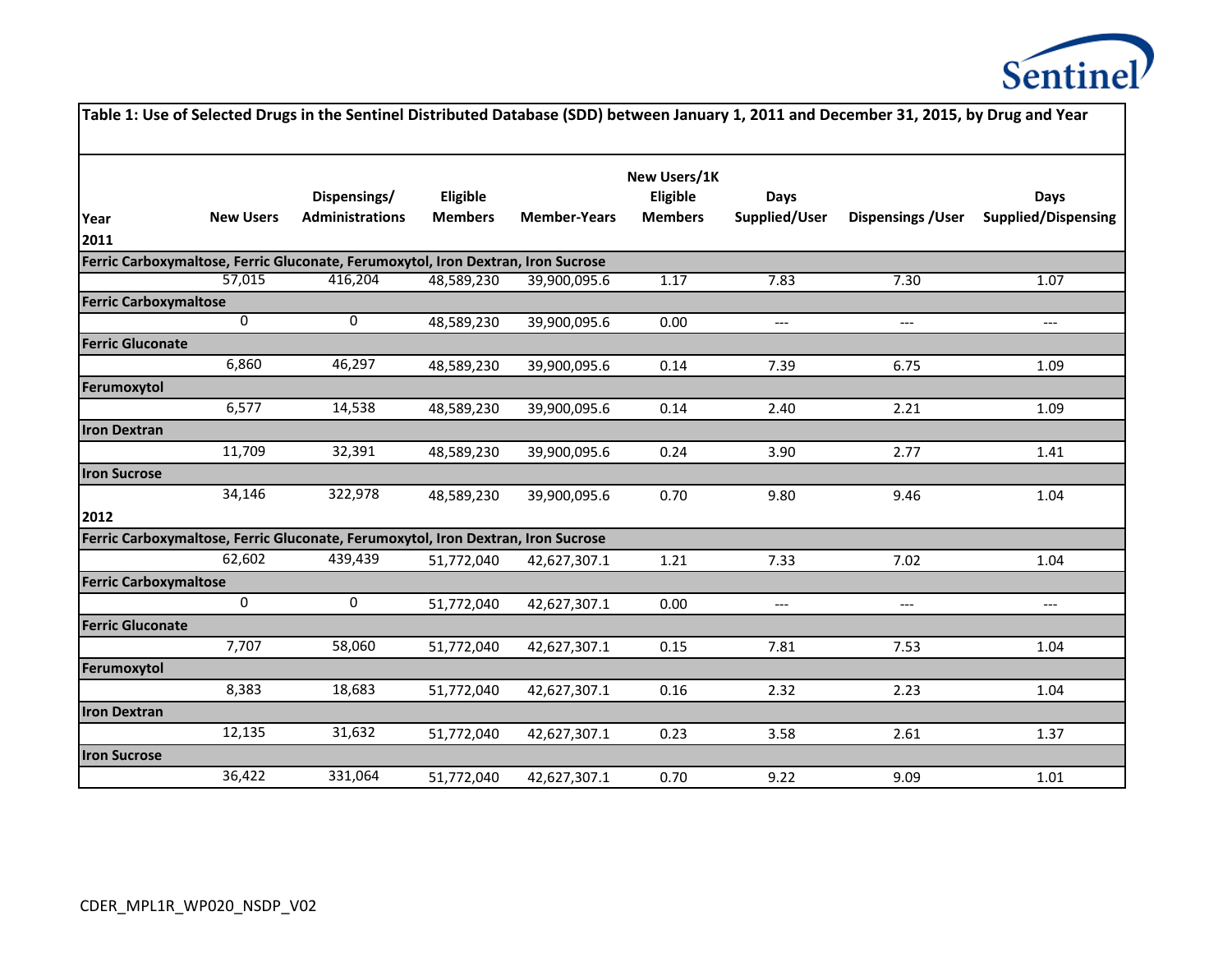

|                              |                  |                                                                                  |                            |                     |                                            |                              | Table 1: Use of Selected Drugs in the Sentinel Distributed Database (SDD) between January 1, 2011 and December 31, 2015, by Drug and Year |                                           |
|------------------------------|------------------|----------------------------------------------------------------------------------|----------------------------|---------------------|--------------------------------------------|------------------------------|-------------------------------------------------------------------------------------------------------------------------------------------|-------------------------------------------|
| Year<br>2013                 | <b>New Users</b> | Dispensings/<br><b>Administrations</b>                                           | Eligible<br><b>Members</b> | <b>Member-Years</b> | New Users/1K<br>Eligible<br><b>Members</b> | <b>Days</b><br>Supplied/User | <b>Dispensings / User</b>                                                                                                                 | <b>Days</b><br><b>Supplied/Dispensing</b> |
|                              |                  | Ferric Carboxymaltose, Ferric Gluconate, Ferumoxytol, Iron Dextran, Iron Sucrose |                            |                     |                                            |                              |                                                                                                                                           |                                           |
|                              | 63,770           | 420,184                                                                          | 51,887,084                 | 42,434,119.2        | 1.23                                       | 6.87                         | 6.59                                                                                                                                      | 1.04                                      |
| <b>Ferric Carboxymaltose</b> |                  |                                                                                  |                            |                     |                                            |                              |                                                                                                                                           |                                           |
|                              | $\mathbf 0$      | 0                                                                                | 51,887,084                 | 42,434,119.2        | 0.00                                       | ---                          | $---$                                                                                                                                     | $---$                                     |
| <b>Ferric Gluconate</b>      |                  |                                                                                  |                            |                     |                                            |                              |                                                                                                                                           |                                           |
|                              | 7,204            | 49,969                                                                           | 51,887,084                 | 42,434,119.2        | 0.14                                       | 7.05                         | 6.94                                                                                                                                      | 1.02                                      |
| Ferumoxytol                  |                  |                                                                                  |                            |                     |                                            |                              |                                                                                                                                           |                                           |
|                              | 9,586            | 21,470                                                                           | 51,887,084                 | 42,434,119.2        | 0.18                                       | 2.38                         | 2.24                                                                                                                                      | 1.06                                      |
| <b>Iron Dextran</b>          |                  |                                                                                  |                            |                     |                                            |                              |                                                                                                                                           |                                           |
|                              | 11,876           | 29,569                                                                           | 51,887,084                 | 42,434,119.2        | 0.23                                       | 3.46                         | 2.49                                                                                                                                      | 1.39                                      |
| <b>Iron Sucrose</b>          |                  |                                                                                  |                            |                     |                                            |                              |                                                                                                                                           |                                           |
|                              | 37,116           | 319,176                                                                          | 51,887,084                 | 42,434,119.2        | 0.72                                       | 8.71                         | 8.60                                                                                                                                      | 1.01                                      |
| 2014                         |                  |                                                                                  |                            |                     |                                            |                              |                                                                                                                                           |                                           |
|                              |                  | Ferric Carboxymaltose, Ferric Gluconate, Ferumoxytol, Iron Dextran, Iron Sucrose |                            |                     |                                            |                              |                                                                                                                                           |                                           |
|                              | 67,528           | 428,485                                                                          | 54,003,729                 | 43,664,247.3        | 1.25                                       | 6.81                         | 6.35                                                                                                                                      | 1.07                                      |
| <b>Ferric Carboxymaltose</b> |                  |                                                                                  |                            |                     |                                            |                              |                                                                                                                                           |                                           |
|                              | 17               | 21                                                                               | 54,003,729                 | 43,664,247.3        | 0.00                                       | 17.12                        | 1.24                                                                                                                                      | 13.86                                     |
| <b>Ferric Gluconate</b>      |                  |                                                                                  |                            |                     |                                            |                              |                                                                                                                                           |                                           |
|                              | 6,622            | 42,011                                                                           | 54,003,729                 | 43,664,247.3        | 0.12                                       | 6.44                         | 6.34                                                                                                                                      | 1.02                                      |
| Ferumoxytol                  | 11,298           |                                                                                  |                            |                     |                                            |                              |                                                                                                                                           |                                           |
| <b>Iron Dextran</b>          |                  | 24,782                                                                           | 54,003,729                 | 43,664,247.3        | 0.21                                       | 2.34                         | 2.19                                                                                                                                      | 1.07                                      |
|                              | 11,951           | 29,147                                                                           | 54,003,729                 | 43,664,247.3        | 0.22                                       | 4.28                         | 2.44                                                                                                                                      | 1.75                                      |
| <b>Iron Sucrose</b>          |                  |                                                                                  |                            |                     |                                            |                              |                                                                                                                                           |                                           |
|                              | 39,317           | 332,524                                                                          | 54,003,729                 | 43,664,247.3        | 0.73                                       | 8.64                         | 8.46                                                                                                                                      | 1.02                                      |
|                              |                  |                                                                                  |                            |                     |                                            |                              |                                                                                                                                           |                                           |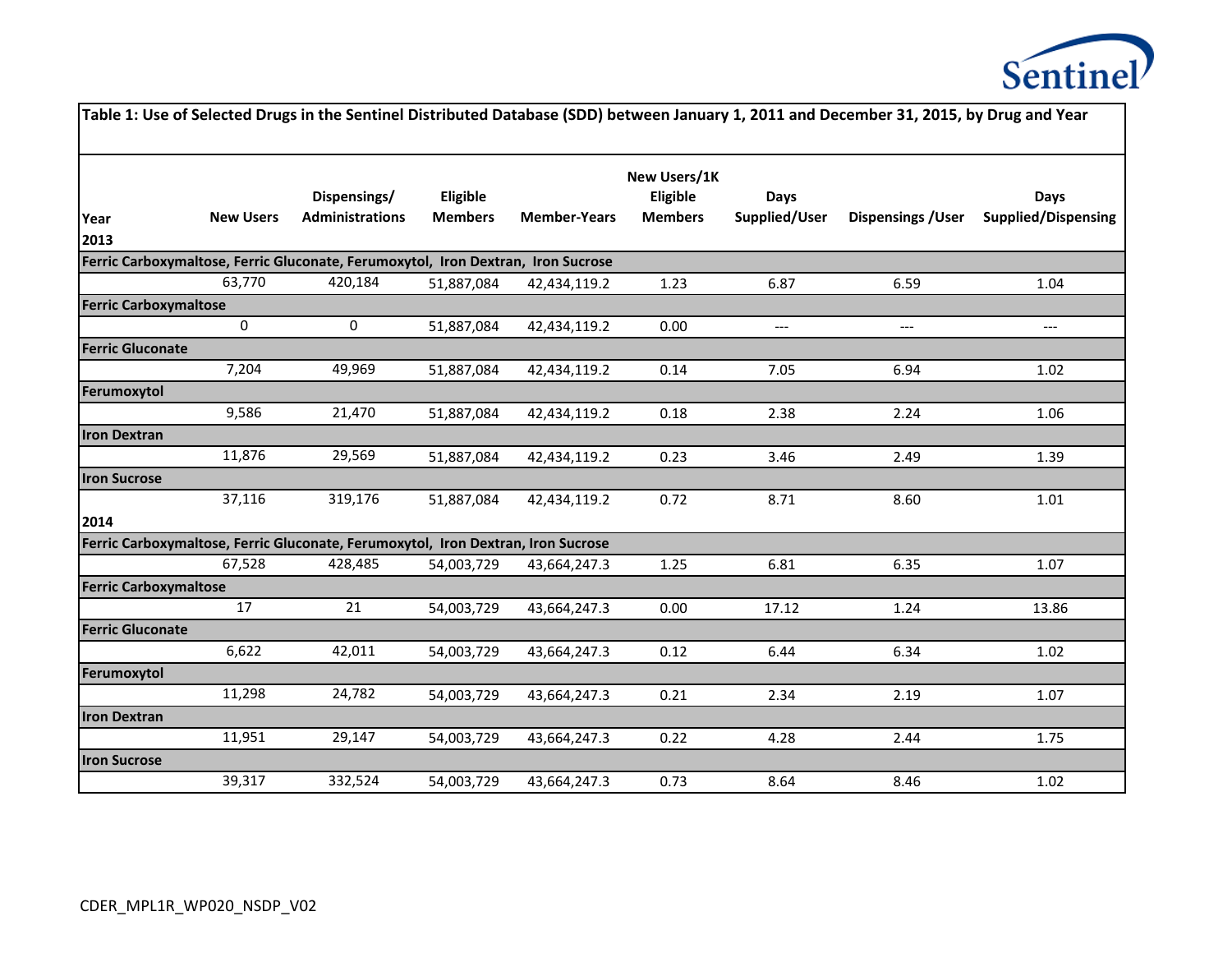

|                              |                  |                                                                                  |                            |                     |                                            |                              | Table 1: Use of Selected Drugs in the Sentinel Distributed Database (SDD) between January 1, 2011 and December 31, 2015, by Drug and Year |                                    |
|------------------------------|------------------|----------------------------------------------------------------------------------|----------------------------|---------------------|--------------------------------------------|------------------------------|-------------------------------------------------------------------------------------------------------------------------------------------|------------------------------------|
| Year<br>2015                 | <b>New Users</b> | Dispensings/<br><b>Administrations</b>                                           | Eligible<br><b>Members</b> | <b>Member-Years</b> | New Users/1K<br>Eligible<br><b>Members</b> | <b>Days</b><br>Supplied/User | <b>Dispensings / User</b>                                                                                                                 | Days<br><b>Supplied/Dispensing</b> |
|                              |                  | Ferric Carboxymaltose, Ferric Gluconate, Ferumoxytol, Iron Dextran, Iron Sucrose |                            |                     |                                            |                              |                                                                                                                                           |                                    |
|                              | 59,703           | 323,389                                                                          | 51,107,784                 | 34,039,632.4        | 1.17                                       | 6.03                         | 5.42                                                                                                                                      | 1.11                               |
| <b>Ferric Carboxymaltose</b> |                  |                                                                                  |                            |                     |                                            |                              |                                                                                                                                           |                                    |
|                              | 5,974            | 11,627                                                                           | 51,107,784                 | 34,039,632.4        | 0.12                                       | 2.00                         | 1.95                                                                                                                                      | 1.03                               |
| <b>Ferric Gluconate</b>      |                  |                                                                                  |                            |                     |                                            |                              |                                                                                                                                           |                                    |
|                              | 5,063            | 28,519                                                                           | 51,107,784                 | 34,039,632.4        | 0.10                                       | 5.65                         | 5.63                                                                                                                                      | 1.00                               |
| Ferumoxytol                  |                  |                                                                                  |                            |                     |                                            |                              |                                                                                                                                           |                                    |
|                              | 8,448            | 17,622                                                                           | 51,107,784                 | 34,039,632.4        | 0.17                                       | 2.28                         | 2.09                                                                                                                                      | 1.09                               |
| <b>Iron Dextran</b>          |                  |                                                                                  |                            |                     |                                            |                              |                                                                                                                                           |                                    |
|                              | 9,453            | 22,901                                                                           | 51,107,784                 | 34,039,632.4        | 0.18                                       | 5.53                         | 2.42                                                                                                                                      | 2.28                               |
| <b>Iron Sucrose</b>          |                  |                                                                                  |                            |                     |                                            |                              |                                                                                                                                           |                                    |
| 2011-2015                    | 32,348           | 242,720                                                                          | 51,107,784                 | 34,039,632.4        | 0.63                                       | 7.66                         | 7.50                                                                                                                                      | 1.02                               |
|                              |                  | Ferric Carboxymaltose, Ferric Gluconate, Ferumoxytol, Iron Dextran, Iron Sucrose |                            |                     |                                            |                              |                                                                                                                                           |                                    |
|                              | 217,461          | 2,027,701                                                                        | 98,822,924                 | 202,665,401.5       | 2.20                                       | 9.95                         | 9.32                                                                                                                                      | 1.07                               |
| <b>Ferric Carboxymaltose</b> |                  |                                                                                  |                            |                     |                                            |                              |                                                                                                                                           |                                    |
|                              | 5,989            | 11,648                                                                           | 98,822,924                 | 202,665,401.5       | 0.06                                       | 2.04                         | 1.94                                                                                                                                      | 1.05                               |
| <b>Ferric Gluconate</b>      |                  |                                                                                  |                            |                     |                                            |                              |                                                                                                                                           |                                    |
|                              | 24,492           | 224,856                                                                          | 98,822,924                 | 202,665,401.5       | 0.25                                       | 9.51                         | 9.18                                                                                                                                      | 1.04                               |
| Ferumoxytol                  |                  |                                                                                  |                            |                     |                                            |                              |                                                                                                                                           |                                    |
|                              | 36,002           | 97,095                                                                           | 98,822,924                 | 202,665,401.5       | 0.36                                       | 2.88                         | 2.70                                                                                                                                      | 1.07                               |
| <b>Iron Dextran</b>          |                  |                                                                                  |                            |                     |                                            |                              |                                                                                                                                           |                                    |
|                              | 45,819           | 145,640                                                                          | 98,822,924                 | 202,665,401.5       | 0.46                                       | 5.10                         | 3.18                                                                                                                                      | 1.60                               |
| <b>Iron Sucrose</b>          |                  |                                                                                  |                            |                     |                                            |                              |                                                                                                                                           |                                    |
|                              | 120,619          | 1,548,462                                                                        | 98,822,924                 | 202,665,401.5       | 1.22                                       | 13.11                        | 12.84                                                                                                                                     | 1.02                               |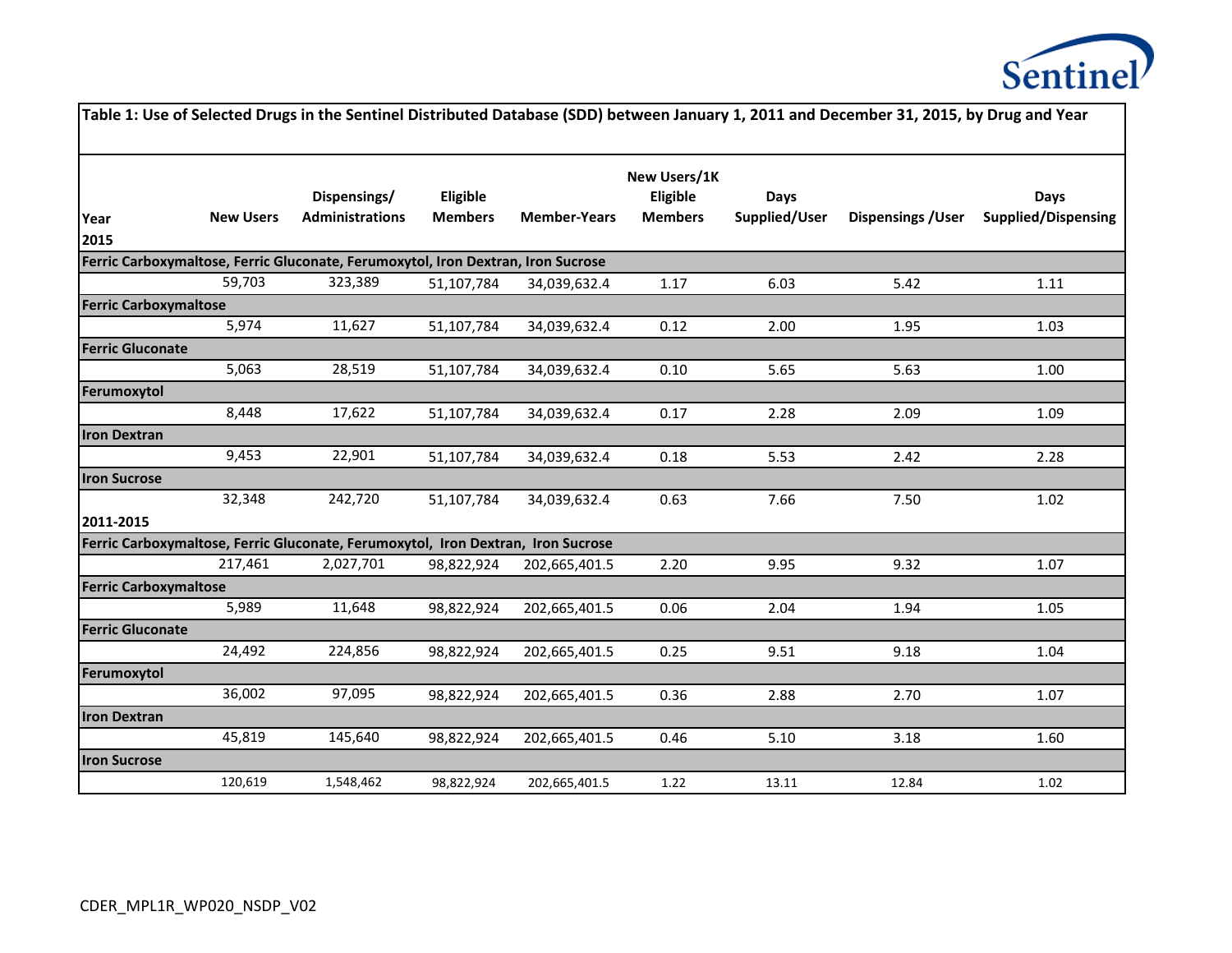

|                                                                                                |                  | Dispensings/           | Eligible       |                     | New Users/1K<br>Eligible | <b>Days</b> |       | <b>Days</b>                                        |
|------------------------------------------------------------------------------------------------|------------------|------------------------|----------------|---------------------|--------------------------|-------------|-------|----------------------------------------------------|
| Year                                                                                           | <b>New Users</b> | <b>Administrations</b> | <b>Members</b> | <b>Member-Years</b> | <b>Members</b>           |             |       | Supplied/User Dispensings/User Supplied/Dispensing |
| 2011                                                                                           |                  |                        |                |                     |                          |             |       |                                                    |
| Ferumoxytol, Ferric Carboxymaltose, Iron Dextran, Ferric Gluconate, Iron Sucrose<br>0-21 Years | 797              | 3,946                  | 14,022,220     | 11,122,404.3        | 0.06                     | 5.39        | 4.95  | 1.09                                               |
| 22-44 Years                                                                                    | 12,258           | 66,411                 | 17,218,140     | 12,950,289.1        | 0.71                     | 6.06        | 5.42  | 1.12                                               |
| 45-64 Years                                                                                    | 21,558           | 167,562                | 14,146,782     | 11,618,070.8        | 1.52                     | 8.30        | 7.77  | 1.07                                               |
| 65+ Years                                                                                      | 22,916           | 178,285                | 4,700,986      | 4,209,331.4         | 4.87                     | 8.26        | 7.78  | 1.06                                               |
| <b>Ferric Carboxymaltose</b>                                                                   |                  |                        |                |                     |                          |             |       |                                                    |
| 0-21 Years                                                                                     | 0                | $\mathbf 0$            | 14,022,220     | 11,122,404.3        | 0.00                     | $---$       | $---$ | $---$                                              |
| 22-44 Years                                                                                    | 0                | $\mathbf 0$            | 17,218,140     | 12,950,289.1        | 0.00                     | $---$       | ---   |                                                    |
| 45-64 Years                                                                                    | $\mathbf 0$      | $\mathbf 0$            | 14,146,782     | 11,618,070.8        | 0.00                     | $---$       | ---   | ---                                                |
| 65+ Years                                                                                      | $\Omega$         | $\Omega$               | 4,700,986      | 4,209,331.4         | 0.00                     | $---$       | $---$ | $---$                                              |
| <b>Ferric Gluconate</b>                                                                        |                  |                        |                |                     |                          |             |       |                                                    |
| 0-21 Years                                                                                     | 136              | 694                    | 14,022,220     | 11,122,404.3        | 0.01                     | 5.10        | 5.10  | 1.00                                               |
| 22-44 Years                                                                                    | 1,506            | 8,548                  | 17,218,140     | 12,950,289.1        | 0.09                     | 6.20        | 5.68  | 1.09                                               |
| 45-64 Years                                                                                    | 2,645            | 17,925                 | 14,146,782     | 11,618,070.8        | 0.19                     | 7.42        | 6.78  | 1.10                                               |
| 65+ Years                                                                                      | 2,628            | 19,130                 | 4,700,986      | 4,209,331.4         | 0.56                     | 7.99        | 7.28  | 1.10                                               |
| Ferumoxytol                                                                                    |                  |                        |                |                     |                          |             |       |                                                    |
| 0-21 Years                                                                                     | 48               | 97                     | 14,022,220     | 11,122,404.3        | 0.00                     | 2.02        | 2.02  | 1.00                                               |
| 22-44 Years                                                                                    | 1,186            | 2,553                  | 17,218,140     | 12,950,289.1        | 0.07                     | 2.30        | 2.15  | 1.07                                               |
| 45-64 Years                                                                                    | 2,202            | 4,898                  | 14,146,782     | 11,618,070.8        | 0.16                     | 2.31        | 2.22  | 1.04                                               |
| 65+ Years                                                                                      | 3,162            | 6,990                  | 4,700,986      | 4,209,331.4         | 0.67                     | 2.49        | 2.21  | 1.12                                               |
| <b>Iron Dextran</b>                                                                            |                  |                        |                |                     |                          |             |       |                                                    |
| 0-21 Years                                                                                     | 217              | 685                    | 14,022,220     | 11,122,404.3        | 0.02                     | 3.82        | 3.16  | 1.21                                               |
| 22-44 Years                                                                                    | 3,669            | 9,168                  | 17,218,140     | 12,950,289.1        | 0.21                     | 3.27        | 2.50  | 1.31                                               |
| 45-64 Years                                                                                    | 4,557            | 12,167                 | 14,146,782     | 11,618,070.8        | 0.32                     | 3.69        | 2.67  | 1.38                                               |
| 65+ Years                                                                                      | 3,315            | 10,371                 | 4,700,986      | 4,209,331.4         | 0.71                     | 4.82        | 3.13  | 1.54                                               |
| <b>Iron Sucrose</b>                                                                            |                  |                        |                |                     |                          |             |       |                                                    |
| 0-21 Years                                                                                     | 428              | 2,470                  | 14,022,220     | 11,122,404.3        | 0.03                     | 6.25        | 5.77  | 1.08                                               |
| 22-44 Years                                                                                    | 6,374            | 46,142                 | 17,218,140     | 12,950,289.1        | 0.37                     | 7.89        | 7.24  | 1.09                                               |
| 45-64 Years                                                                                    | 13,006           | 132,572                | 14,146,782     | 11,618,070.8        | 0.92                     | 10.57       | 10.19 | 1.04                                               |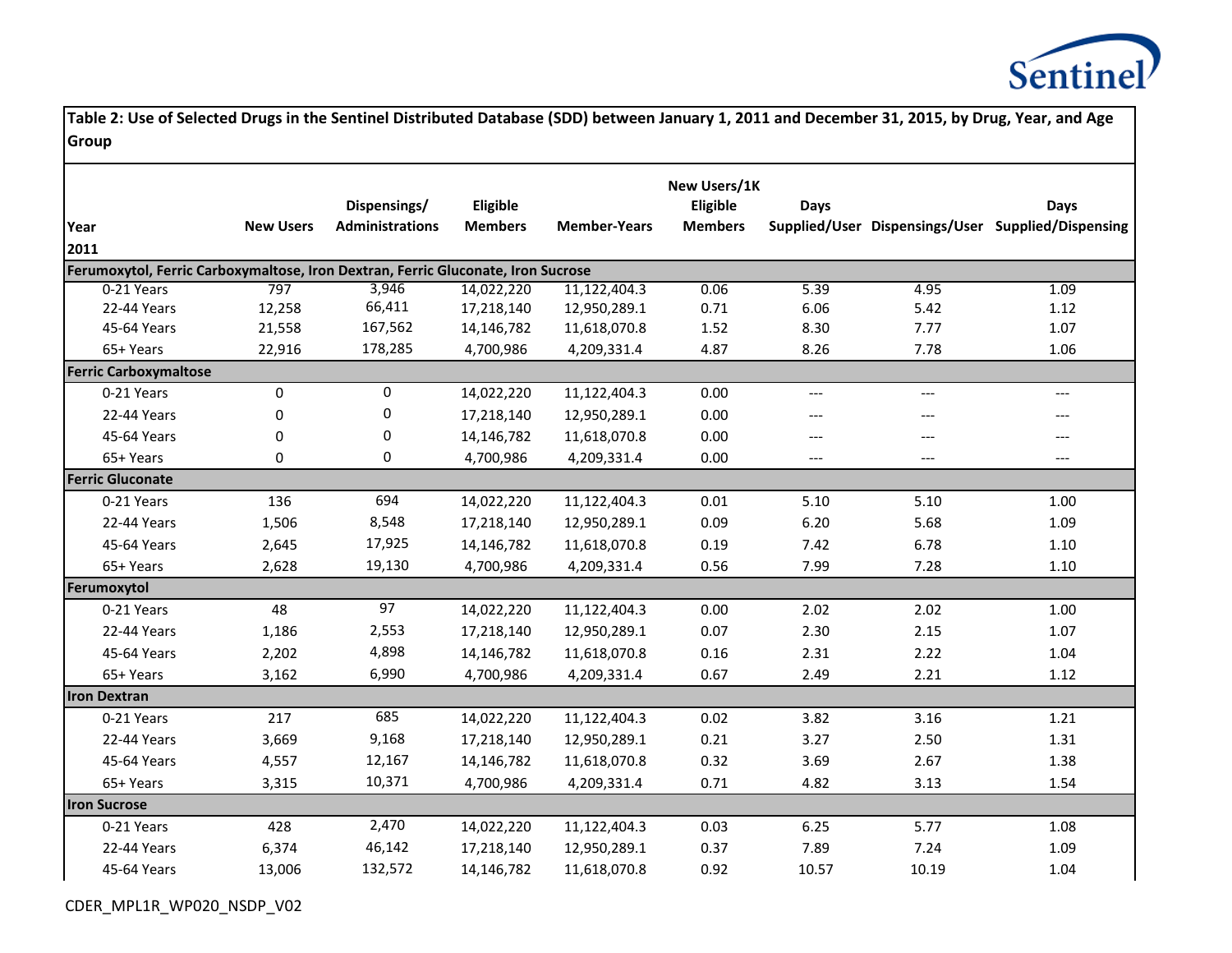

|                                                                                  |                  |                        |                |                     | New Users/1K   |             |       |                                                    |
|----------------------------------------------------------------------------------|------------------|------------------------|----------------|---------------------|----------------|-------------|-------|----------------------------------------------------|
|                                                                                  |                  | Dispensings/           | Eligible       |                     | Eligible       | <b>Days</b> |       | Days                                               |
| Year                                                                             | <b>New Users</b> | <b>Administrations</b> | <b>Members</b> | <b>Member-Years</b> | <b>Members</b> |             |       | Supplied/User Dispensings/User Supplied/Dispensing |
| 65+ Years                                                                        | 14,724           | 141,794                | 4,700,986      | 4,209,331.4         | 3.13           | 9.81        | 9.63  | 1.02                                               |
| 2012                                                                             |                  |                        |                |                     |                |             |       |                                                    |
| Ferric Carboxymaltose, Ferric Gluconate, Ferumoxytol, Iron Dextran, Iron Sucrose |                  |                        |                |                     |                |             |       |                                                    |
| 0-21 Years                                                                       | 904              | 4,091                  | 14,597,079     | 11,577,381.5        | 0.06           | 4.73        | 4.53  | 1.04                                               |
| 22-44 Years                                                                      | 12,969           | 66,921                 | 18,294,282     | 13,774,102.3        | 0.71           | 5.53        | 5.16  | 1.07                                               |
| 45-64 Years                                                                      | 23,030           | 170,078                | 15,176,829     | 12,454,017.2        | 1.52           | 7.69        | 7.39  | 1.04                                               |
| 65+ Years                                                                        | 26,209           | 198,349                | 5,375,933      | 4,821,806.1         | 4.88           | 7.84        | 7.57  | 1.04                                               |
| <b>Ferric Carboxymaltose</b>                                                     |                  |                        |                |                     |                |             |       |                                                    |
| 0-21 Years                                                                       | 0                | $\mathbf 0$            | 14,597,079     | 11,577,381.5        | 0.00           | ---         | $---$ | $---$                                              |
| 22-44 Years                                                                      | 0                | 0                      | 18,294,282     | 13,774,102.3        | 0.00           | ---         | $---$ | $---$                                              |
| 45-64 Years                                                                      | 0                | 0                      | 15,176,829     | 12,454,017.2        | 0.00           | $---$       | $---$ | $---$                                              |
| 65+ Years                                                                        | $\Omega$         | 0                      | 5,375,933      | 4,821,806.1         | 0.00           | $---$       | $---$ | $---$                                              |
| <b>Ferric Gluconate</b>                                                          |                  |                        |                |                     |                |             |       |                                                    |
| 0-21 Years                                                                       | 141              | 805                    | 14,597,079     | 11,577,381.5        | 0.01           | 5.90        | 5.71  | 1.03                                               |
| 22-44 Years                                                                      | 1,684            | 9,833                  | 18,294,282     | 13,774,102.3        | 0.09           | 6.07        | 5.84  | 1.04                                               |
| 45-64 Years                                                                      | 2,853            | 20,693                 | 15,176,829     | 12,454,017.2        | 0.19           | 7.49        | 7.25  | 1.03                                               |
| 65+ Years                                                                        | 3,095            | 26,729                 | 5,375,933      | 4,821,806.1         | 0.58           | 8.98        | 8.64  | 1.04                                               |
| Ferumoxytol                                                                      |                  |                        |                |                     |                |             |       |                                                    |
| 0-21 Years                                                                       | 75               | 144                    | 14,597,079     | 11,577,381.5        | 0.01           | 1.92        | 1.92  | 1.00                                               |
| 22-44 Years                                                                      | 1,424            | 3,123                  | 18,294,282     | 13,774,102.3        | 0.08           | 2.23        | 2.19  | 1.02                                               |
| 45-64 Years                                                                      | 2,682            | 5,958                  | 15,176,829     | 12,454,017.2        | 0.18           | 2.23        | 2.22  | 1.00                                               |
| 65+ Years                                                                        | 4,226            | 9,458                  | 5,375,933      | 4,821,806.1         | 0.79           | 2.41        | 2.24  | 1.08                                               |
| <b>Iron Dextran</b>                                                              |                  |                        |                |                     |                |             |       |                                                    |
| 0-21 Years                                                                       | 203              | 579                    | 14,597,079     | 11,577,381.5        | 0.01           | 3.39        | 2.85  | 1.19                                               |
| 22-44 Years                                                                      | 3,575            | 8,369                  | 18,294,282     | 13,774,102.3        | 0.20           | 3.02        | 2.34  | 1.29                                               |
| 45-64 Years                                                                      | 4,714            | 12,025                 | 15,176,829     | 12,454,017.2        | 0.31           | 3.29        | 2.55  | 1.29                                               |
| 65+ Years                                                                        | 3,697            | 10,659                 | 5,375,933      | 4,821,806.1         | 0.69           | 4.46        | 2.88  | 1.55                                               |
| <b>Iron Sucrose</b>                                                              |                  |                        |                |                     |                |             |       |                                                    |
| 0-21 Years                                                                       | 515              | 2,563                  | 14,597,079     | 11,577,381.5        | 0.04           | 5.07        | 4.98  | 1.02                                               |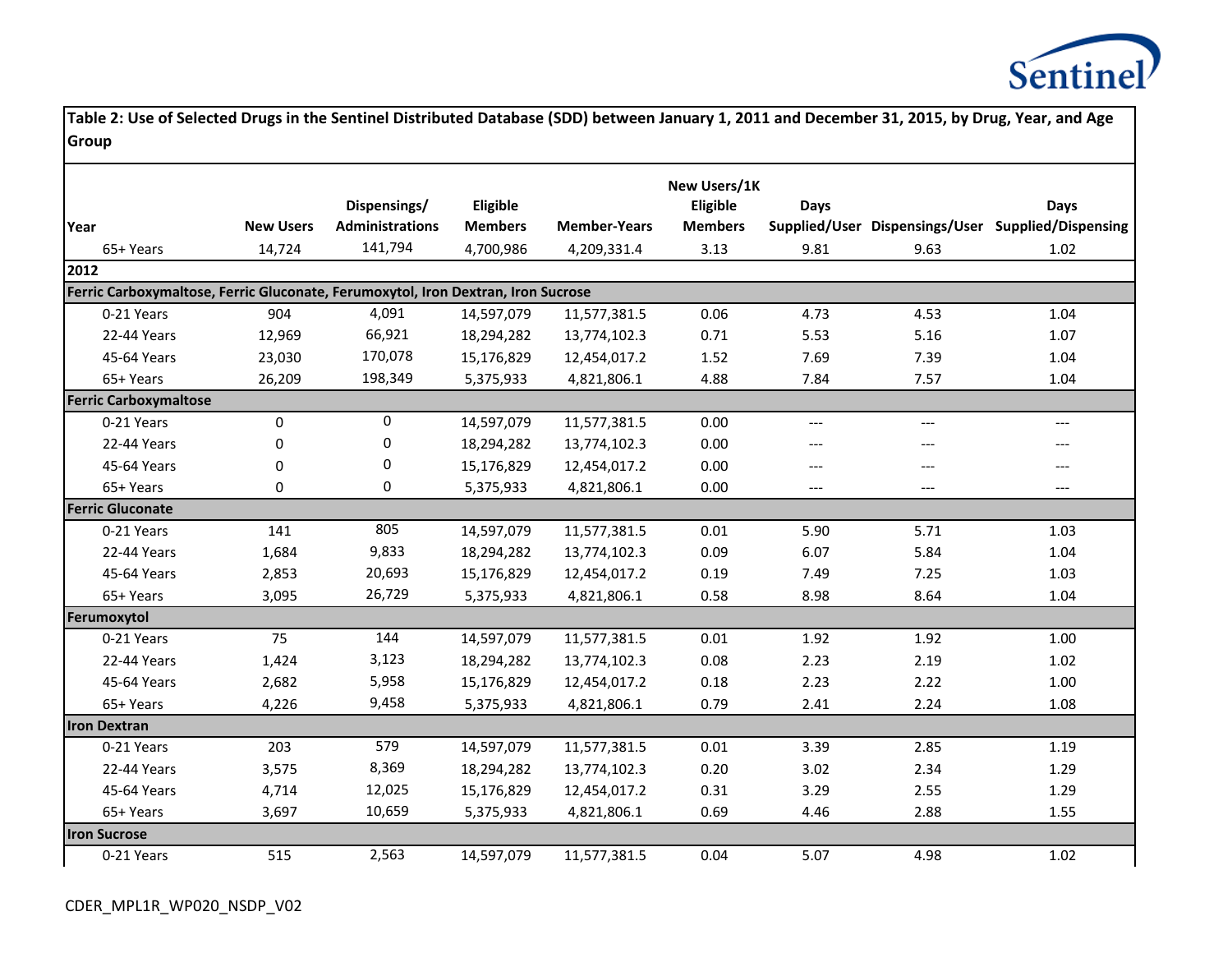

|                                                                                  |                  |                        |                |                     | New Users/1K   |       |       |                                                    |
|----------------------------------------------------------------------------------|------------------|------------------------|----------------|---------------------|----------------|-------|-------|----------------------------------------------------|
|                                                                                  |                  | Dispensings/           | Eligible       |                     | Eligible       | Days  |       | Days                                               |
| Year                                                                             | <b>New Users</b> | <b>Administrations</b> | <b>Members</b> | <b>Member-Years</b> | <b>Members</b> |       |       | Supplied/User Dispensings/User Supplied/Dispensing |
| 22-44 Years                                                                      | 6,690            | 45,596                 | 18,294,282     | 13,774,102.3        | 0.37           | 7.12  | 6.82  | 1.04                                               |
| 45-64 Years                                                                      | 13,529           | 131,402                | 15,176,829     | 12,454,017.2        | 0.89           | 9.93  | 9.71  | 1.02                                               |
| 65+ Years                                                                        | 16,041           | 151,503                | 5,375,933      | 4,821,806.1         | 2.98           | 9.41  | 9.44  | $1.00\,$                                           |
| 2013                                                                             |                  |                        |                |                     |                |       |       |                                                    |
| Ferric Carboxymaltose, Ferric Gluconate, Ferumoxytol, Iron Dextran, Iron Sucrose |                  |                        |                |                     |                |       |       |                                                    |
| 0-21 Years                                                                       | 901              | 3,985                  | 14,412,691     | 11,338,825.4        | 0.06           | 4.62  | 4.42  | 1.04                                               |
| 22-44 Years                                                                      | 13,438           | 66,521                 | 18,447,587     | 13,757,283.4        | 0.73           | 5.25  | 4.95  | 1.06                                               |
| 45-64 Years                                                                      | 23,438           | 163,434                | 15,140,652     | 12,387,536.5        | 1.55           | 7.19  | 6.97  | 1.03                                               |
| 65+ Years                                                                        | 26,545           | 186,244                | 5,518,558      | 4,950,473.9         | 4.81           | 7.34  | 7.02  | 1.05                                               |
| <b>Ferric Carboxymaltose</b>                                                     |                  |                        |                |                     |                |       |       |                                                    |
| 0-21 Years                                                                       | $\pmb{0}$        | $\pmb{0}$              | 14,412,691     | 11,338,825.4        | 0.00           | ---   | $---$ | $---$                                              |
| 22-44 Years                                                                      | 0                | $\mathbf 0$            | 18,447,587     | 13,757,283.4        | 0.00           | ---   | $---$ | $---$                                              |
| 45-64 Years                                                                      | 0                | 0                      | 15,140,652     | 12,387,536.5        | 0.00           | ---   | $---$ | $---$                                              |
| 65+ Years                                                                        | 0                | $\bf{0}$               | 5,518,558      | 4,950,473.9         | 0.00           | $---$ | $---$ | $---$                                              |
| <b>Ferric Gluconate</b>                                                          |                  |                        |                |                     |                |       |       |                                                    |
| 0-21 Years                                                                       | 151              | 755                    | 14,412,691     | 11,338,825.4        | 0.01           | 4.99  | 5.00  | 1.00                                               |
| 22-44 Years                                                                      | 1,617            | 8,996                  | 18,447,587     | 13,757,283.4        | 0.09           | 5.62  | 5.56  | $1.01\,$                                           |
| 45-64 Years                                                                      | 2,647            | 17,864                 | 15,140,652     | 12,387,536.5        | 0.17           | 6.77  | 6.75  | 1.00                                               |
| 65+ Years                                                                        | 2,852            | 22,354                 | 5,518,558      | 4,950,473.9         | 0.52           | 8.07  | 7.84  | 1.03                                               |
| Ferumoxytol                                                                      |                  |                        |                |                     |                |       |       |                                                    |
| 0-21 Years                                                                       | 70               | 150                    | 14,412,691     | 11,338,825.4        | 0.00           | 2.13  | 2.14  | 0.99                                               |
| 22-44 Years                                                                      | 1,675            | 3,648                  | 18,447,587     | 13,757,283.4        | 0.09           | 2.21  | 2.18  | 1.01                                               |
| 45-64 Years                                                                      | 3,003            | 6,754                  | 15,140,652     | 12,387,536.5        | 0.20           | 2.30  | 2.25  | 1.02                                               |
| 65+ Years                                                                        | 4,862            | 10,918                 | 5,518,558      | 4,950,473.9         | 0.88           | 2.49  | 2.25  | 1.11                                               |
| <b>Iron Dextran</b>                                                              |                  |                        |                |                     |                |       |       |                                                    |
| 0-21 Years                                                                       | 188              | 640                    | 14,412,691     | 11,338,825.4        | 0.01           | 3.61  | 3.40  | 1.06                                               |
| 22-44 Years                                                                      | 3,455            | 7,340                  | 18,447,587     | 13,757,283.4        | 0.19           | 2.76  | 2.12  | 1.30                                               |
| 45-64 Years                                                                      | 4,554            | 11,079                 | 15,140,652     | 12,387,536.5        | 0.30           | 3.05  | 2.43  | 1.25                                               |
| 65+ Years                                                                        | 3,726            | 10,510                 | 5,518,558      | 4,950,473.9         | 0.68           | 4.56  | 2.82  | 1.62                                               |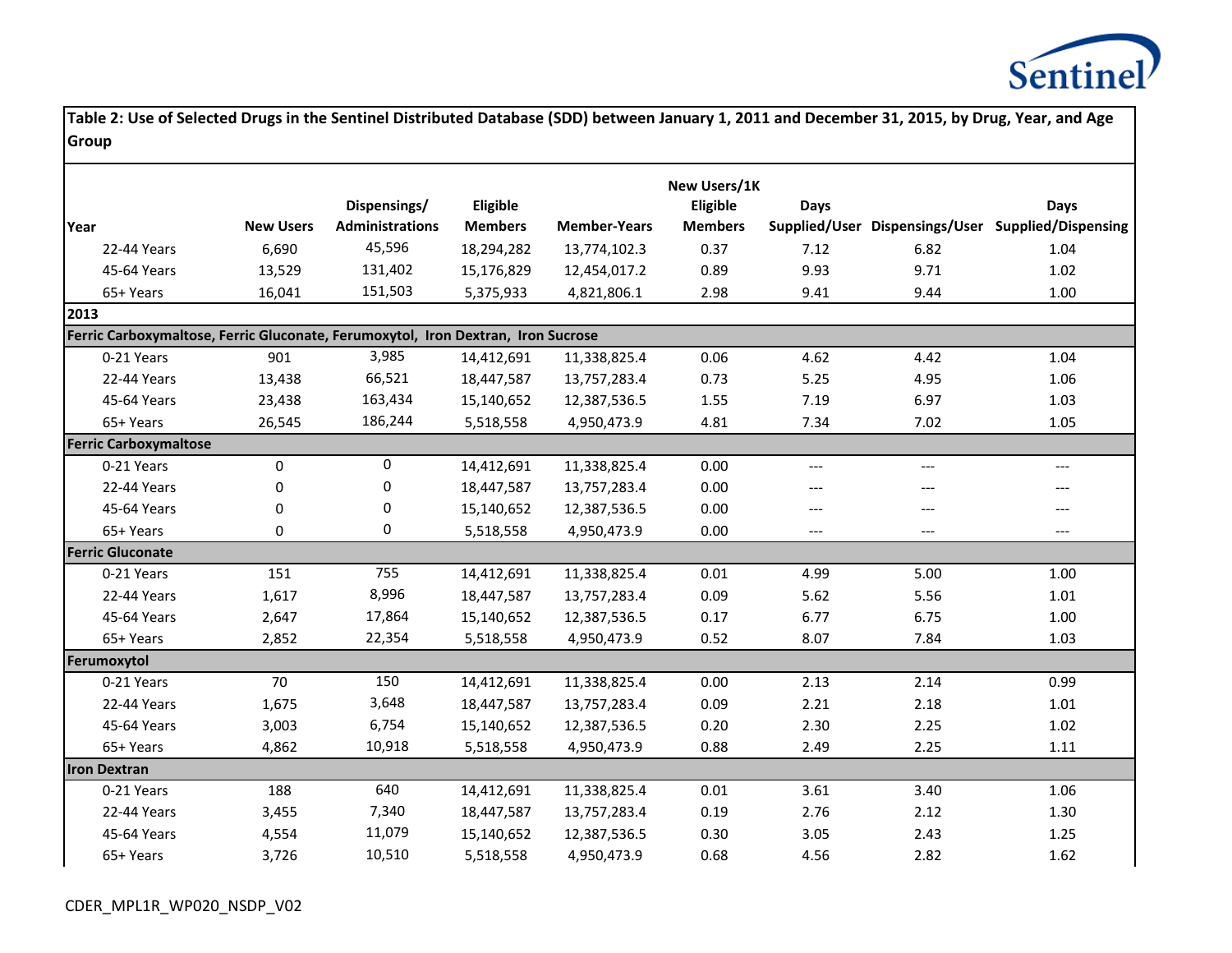

| Year                                                                             | <b>New Users</b> | Dispensings/<br><b>Administrations</b> | Eligible<br><b>Members</b> | <b>Member-Years</b> | New Users/1K<br>Eligible<br><b>Members</b> | Days  |      | Days<br>Supplied/User Dispensings/User Supplied/Dispensing |
|----------------------------------------------------------------------------------|------------------|----------------------------------------|----------------------------|---------------------|--------------------------------------------|-------|------|------------------------------------------------------------|
| <b>Iron Sucrose</b>                                                              |                  |                                        |                            |                     |                                            |       |      |                                                            |
| 0-21 Years                                                                       | 520              | 2,440                                  | 14,412,691                 | 11,338,825.4        | 0.04                                       | 4.96  | 4.69 | 1.06                                                       |
| 22-44 Years                                                                      | 7,097            | 46,537                                 | 18,447,587                 | 13,757,283.4        | 0.38                                       | 6.80  | 6.56 | 1.04                                                       |
| 45-64 Years                                                                      | 13,973           | 127,737                                | 15,140,652                 | 12,387,536.5        | 0.92                                       | 9.29  | 9.14 | 1.02                                                       |
| 65+ Years                                                                        | 15,933           | 142,462                                | 5,518,558                  | 4,950,473.9         | 2.89                                       | 8.96  | 8.94 | 1.00                                                       |
| 2014                                                                             |                  |                                        |                            |                     |                                            |       |      |                                                            |
| Ferric Carboxymaltose, Ferric Gluconate, Ferumoxytol, Iron Dextran, Iron Sucrose |                  |                                        |                            |                     |                                            |       |      |                                                            |
| 0-21 Years                                                                       | 997              | 4,409                                  | 14,380,620                 | 11,259,150.4        | 0.07                                       | 5.01  | 4.42 | 1.13                                                       |
| 22-44 Years                                                                      | 14,349           | 68,454                                 | 19,348,669                 | 14,229,089.4        | 0.74                                       | 5.39  | 4.77 | 1.13                                                       |
| 45-64 Years                                                                      | 24,552           | 167,348                                | 15,956,648                 | 12,787,729.3        | 1.54                                       | 7.21  | 6.82 | 1.06                                                       |
| 65+ Years                                                                        | 28,177           | 188,274                                | 6,031,519                  | 5,388,278.2         | 4.67                                       | 7.13  | 6.68 | 1.07                                                       |
| Ferric Carboxymaltose                                                            |                  |                                        |                            |                     |                                            |       |      |                                                            |
| 0-21 Years                                                                       | $\mathbf{1}$     | $\mathbf{1}$                           | 14,380,620                 | 11,259,150.4        | 0.00                                       | 7.00  | 1.00 | 7.00                                                       |
| 22-44 Years                                                                      | 5                | 5                                      | 19,348,669                 | 14,229,089.4        | 0.00                                       | 17.80 | 1.00 | 17.80                                                      |
| 45-64 Years                                                                      | $\overline{7}$   | 11                                     | 15,956,648                 | 12,787,729.3        | 0.00                                       | 21.57 | 1.57 | 13.73                                                      |
| 65+ Years                                                                        | 4                | 4                                      | 6,031,519                  | 5,388,278.2         | 0.00                                       | 11.00 | 1.00 | 11.00                                                      |
| Ferric Gluconate                                                                 |                  |                                        |                            |                     |                                            |       |      |                                                            |
| 0-21 Years                                                                       | 136              | 630                                    | 14,380,620                 | 11,259,150.4        | 0.01                                       | 4.72  | 4.63 | 1.02                                                       |
| 22-44 Years                                                                      | 1,473            | 7,491                                  | 19,348,669                 | 14,229,089.4        | 0.08                                       | 5.25  | 5.09 | 1.03                                                       |
| 45-64 Years                                                                      | 2,441            | 15,193                                 | 15,956,648                 | 12,787,729.3        | 0.15                                       | 6.29  | 6.22 | 1.01                                                       |
| 65+ Years                                                                        | 2,638            | 18,697                                 | 6,031,519                  | 5,388,278.2         | 0.44                                       | 7.18  | 7.09 | 1.01                                                       |
| Ferumoxytol                                                                      |                  |                                        |                            |                     |                                            |       |      |                                                            |
| 0-21 Years                                                                       | 120              | 236                                    | 14,380,620                 | 11,259,150.4        | 0.01                                       | 1.97  | 1.97 | 1.00                                                       |
| 22-44 Years                                                                      | 2,002            | 4,289                                  | 19,348,669                 | 14,229,089.4        | 0.10                                       | 2.23  | 2.14 | 1.04                                                       |
| 45-64 Years                                                                      | 3,483            | 7,717                                  | 15,956,648                 | 12,787,729.3        | 0.22                                       | 2.30  | 2.22 | 1.04                                                       |
| 65+ Years                                                                        | 5,728            | 12,540                                 | 6,031,519                  | 5,388,278.2         | 0.95                                       | 2.40  | 2.19 | 1.10                                                       |
| <b>Iron Dextran</b>                                                              |                  |                                        |                            |                     |                                            |       |      |                                                            |
| 0-21 Years                                                                       | 175              | 604                                    | 14,380,620                 | 11,259,150.4        | 0.01                                       | 5.05  | 3.45 | 1.46                                                       |
| 22-44 Years                                                                      | 3,291            | 6,582                                  | 19,348,669                 | 14,229,089.4        | 0.17                                       | 3.67  | 2.00 | 1.83                                                       |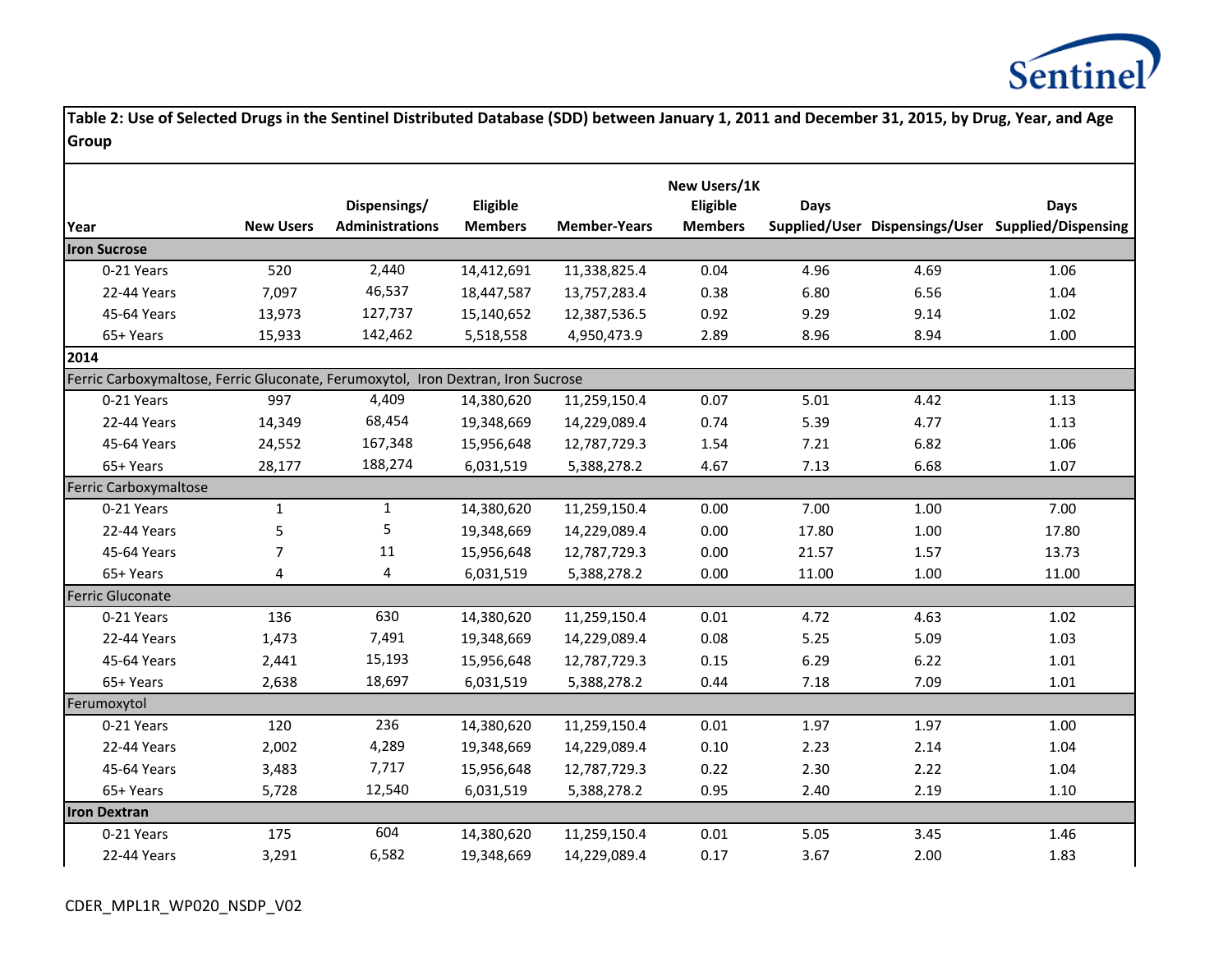

|                                                                                  |                  |                        |                |                     | New Users/1K   |             |      |                                                    |
|----------------------------------------------------------------------------------|------------------|------------------------|----------------|---------------------|----------------|-------------|------|----------------------------------------------------|
|                                                                                  |                  | Dispensings/           | Eligible       |                     | Eligible       | <b>Days</b> |      | Days                                               |
| lYear                                                                            | <b>New Users</b> | <b>Administrations</b> | <b>Members</b> | <b>Member-Years</b> | <b>Members</b> |             |      | Supplied/User Dispensings/User Supplied/Dispensing |
| 45-64 Years                                                                      | 4,463            | 10,281                 | 15,956,648     | 12,787,729.3        | 0.28           | 3.87        | 2.30 | 1.68                                               |
| 65+ Years                                                                        | 4,079            | 11,680                 | 6,031,519      | 5,388,278.2         | 0.68           | 5.13        | 2.86 | 1.79                                               |
| <b>Iron Sucrose</b>                                                              |                  |                        |                |                     |                |             |      |                                                    |
| 0-21 Years                                                                       | 592              | 2,938                  | 14,380,620     | 11,259,150.4        | 0.04           | 5.45        | 4.96 | 1.10                                               |
| 22-44 Years                                                                      | 7,949            | 50,087                 | 19,348,669     | 14,229,089.4        | 0.41           | 6.67        | 6.30 | 1.06                                               |
| 45-64 Years                                                                      | 14,760           | 134,146                | 15,956,648     | 12,787,729.3        | 0.93           | 9.23        | 9.09 | 1.02                                               |
| 65+ Years                                                                        | 16,399           | 145,353                | 6,031,519      | 5,388,278.2         | 2.72           | 8.98        | 8.86 | 1.01                                               |
| 2015                                                                             |                  |                        |                |                     |                |             |      |                                                    |
| Ferric Carboxymaltose, Ferric Gluconate, Ferumoxytol, Iron Dextran, Iron Sucrose |                  |                        |                |                     |                |             |      |                                                    |
| 0-21 Years                                                                       | 815              | 3,263                  | 12,636,192     | 8,084,251.4         | 0.06           | 4.60        | 4.00 | 1.15                                               |
| 22-44 Years                                                                      | 12,502           | 51,017                 | 18,297,759     | 11,147,068.0        | 0.68           | 4.93        | 4.08 | 1.21                                               |
| 45-64 Years                                                                      | 21,140           | 121,259                | 15,382,119     | 10,150,975.7        | 1.37           | 6.35        | 5.74 | 1.11                                               |
| 65+ Years                                                                        | 25,626           | 147,850                | 6,148,311      | 4,657,337.2         | 4.17           | 6.26        | 5.77 | 1.08                                               |
| <b>Ferric Carboxymaltose</b>                                                     |                  |                        |                |                     |                |             |      |                                                    |
| 0-21 Years                                                                       | 58               | 108                    | 12,636,192     | 8,084,251.4         | 0.00           | 1.84        | 1.86 | 0.99                                               |
| 22-44 Years                                                                      | 1,389            | 2,671                  | 18,297,759     | 11,147,068.0        | 0.08           | 1.99        | 1.92 | 1.04                                               |
| 45-64 Years                                                                      | 2,102            | 4,100                  | 15,382,119     | 10,150,975.7        | 0.14           | 2.01        | 1.95 | 1.03                                               |
| 65+ Years                                                                        | 2,442            | 4,748                  | 6,148,311      | 4,657,337.2         | 0.40           | 1.97        | 1.94 | 1.01                                               |
| <b>Ferric Gluconate</b>                                                          |                  |                        |                |                     |                |             |      |                                                    |
| 0-21 Years                                                                       | 89               | 439                    | 12,636,192     | 8,084,251.4         | 0.01           | 4.93        | 4.93 | 1.00                                               |
| 22-44 Years                                                                      | 987              | 4,648                  | 18,297,759     | 11,147,068.0        | 0.05           | 4.79        | 4.71 | 1.02                                               |
| 45-64 Years                                                                      | 1,733            | 9,970                  | 15,382,119     | 10,150,975.7        | 0.11           | 5.78        | 5.75 | 1.01                                               |
| 65+ Years                                                                        | 2,281            | 13,462                 | 6,148,311      | 4,657,337.2         | 0.37           | 5.89        | 5.90 | 1.00                                               |
| Ferumoxytol                                                                      |                  |                        |                |                     |                |             |      |                                                    |
| 0-21 Years                                                                       | 69               | 140                    | 12,636,192     | 8,084,251.4         | 0.01           | 2.03        | 2.03 | 1.00                                               |
| 22-44 Years                                                                      | 1,476            | 3,064                  | 18,297,759     | 11,147,068.0        | 0.08           | 2.33        | 2.08 | 1.12                                               |
| 45-64 Years                                                                      | 2,631            | 5,569                  | 15,382,119     | 10,150,975.7        | 0.17           | 2.31        | 2.12 | 1.09                                               |
| 65+ Years                                                                        | 4,301            | 8,849                  | 6,148,311      | 4,657,337.2         | 0.70           | 2.24        | 2.06 | 1.09                                               |
| <b>Iron Dextran</b>                                                              |                  |                        |                |                     |                |             |      |                                                    |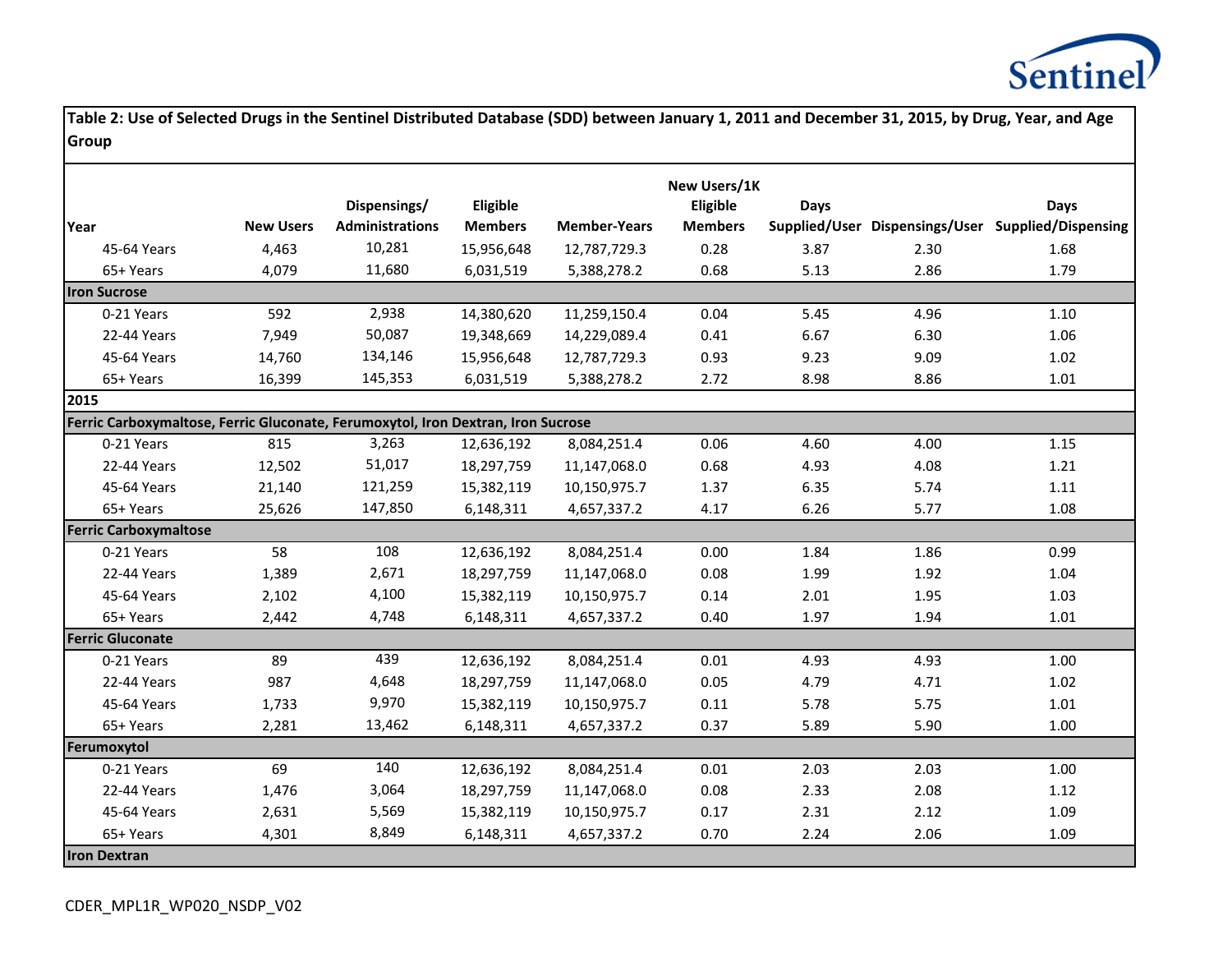

|                                                                                  |                  |                        |                |                     | New Users/1K   |       |       |                                                    |
|----------------------------------------------------------------------------------|------------------|------------------------|----------------|---------------------|----------------|-------|-------|----------------------------------------------------|
|                                                                                  |                  | Dispensings/           | Eligible       |                     | Eligible       | Days  |       | Days                                               |
| Year                                                                             | <b>New Users</b> | <b>Administrations</b> | <b>Members</b> | <b>Member-Years</b> | <b>Members</b> |       |       | Supplied/User Dispensings/User Supplied/Dispensing |
| 0-21 Years                                                                       | 129              | 463                    | 12,636,192     | 8,084,251.4         | 0.01           | 5.21  | 3.59  | 1.45                                               |
| 22-44 Years                                                                      | 2,477            | 5,175                  | 18,297,759     | 11,147,068.0        | 0.14           | 5.24  | 2.09  | 2.51                                               |
| 45-64 Years                                                                      | 3,382            | 7,658                  | 15,382,119     | 10,150,975.7        | 0.22           | 5.30  | 2.26  | 2.34                                               |
| 65+ Years                                                                        | 3,491            | 9,605                  | 6,148,311      | 4,657,337.2         | 0.57           | 5.94  | 2.75  | 2.16                                               |
| <b>Iron Sucrose</b>                                                              |                  |                        |                |                     |                |       |       |                                                    |
| 0-21 Years                                                                       | 490              | 2,113                  | 12,636,192     | 8,084,251.4         | 0.04           | 4.89  | 4.31  | 1.13                                               |
| 22-44 Years                                                                      | 6,490            | 35,459                 | 18,297,759     | 11,147,068.0        | 0.35           | 5.81  | 5.46  | 1.06                                               |
| 45-64 Years                                                                      | 11,795           | 93,962                 | 15,382,119     | 10,150,975.7        | 0.77           | 8.13  | 7.97  | 1.02                                               |
| 65+ Years                                                                        | 13,841           | 111,186                | 6,148,311      | 4,657,337.2         | 2.25           | 8.08  | 8.03  | 1.01                                               |
| 2011-2015                                                                        |                  |                        |                |                     |                |       |       |                                                    |
| Ferric Carboxymaltose, Ferric Gluconate, Ferumoxytol, Iron Dextran, Iron Sucrose |                  |                        |                |                     |                |       |       |                                                    |
| 0-21 Years                                                                       | 3,630            | 19,694                 | 28,228,305     | 53,382,013.0        | 0.13           | 5.91  | 5.43  | 1.09                                               |
| 22-44 Years                                                                      | 50,188           | 319,324                | 39,787,392     | 65,857,832.2        | 1.26           | 7.08  | 6.36  | 1.11                                               |
| 45-64 Years                                                                      | 79,992           | 789,681                | 29,461,166     | 59,398,329.6        | 2.72           | 10.45 | 9.87  | 1.06                                               |
| 65+ Years                                                                        | 88,299           | 899,002                | 9,554,903      | 24,027,226.8        | 9.24           | 10.77 | 10.18 | 1.06                                               |
| <b>Ferric Carboxymaltose</b>                                                     |                  |                        |                |                     |                |       |       |                                                    |
| 0-21 Years                                                                       | 59               | 109                    | 28,228,305     | 53,382,013.0        | 0.00           | 1.93  | 1.85  | 1.05                                               |
| 22-44 Years                                                                      | 1,394            | 2,676                  | 39,787,392     | 65,857,832.2        | 0.04           | 2.05  | 1.92  | 1.07                                               |
| 45-64 Years                                                                      | 2,108            | 4,111                  | 29,461,166     | 59,398,329.6        | 0.07           | 2.08  | 1.95  | 1.07                                               |
| 65+ Years                                                                        | 2,445            | 4,752                  | 9,554,903      | 24,027,226.8        | 0.26           | 1.99  | 1.94  | 1.02                                               |
| <b>Ferric Gluconate</b>                                                          |                  |                        |                |                     |                |       |       |                                                    |
| 0-21 Years                                                                       | 502              | 3,323                  | 28,228,305     | 53,382,013.0        | 0.02           | 6.69  | 6.62  | 1.01                                               |
| 22-44 Years                                                                      | 5,801            | 39,516                 | 39,787,392     | 65,857,832.2        | 0.15           | 7.09  | 6.81  | 1.04                                               |
| 45-64 Years                                                                      | 9,095            | 81,645                 | 29,461,166     | 59,398,329.6        | 0.31           | 9.27  | 8.98  | 1.03                                               |
| 65+ Years                                                                        | 9,514            | 100,372                | 9,554,903      | 24,027,226.8        | 1.00           | 10.95 | 10.55 | 1.04                                               |
| Ferumoxytol                                                                      |                  |                        |                |                     |                |       |       |                                                    |
| 0-21 Years                                                                       | 345              | 767                    | 28,228,305     | 53,382,013.0        | 0.01           | 2.22  | 2.22  | 1.00                                               |
| 22-44 Years                                                                      | 6,487            | 16,677                 | 39,787,392     | 65,857,832.2        | 0.16           | 2.70  | 2.57  | 1.05                                               |
| 45-64 Years                                                                      | 11,698           | 30,896                 | 29,461,166     | 59,398,329.6        | 0.40           | 2.74  | 2.64  | 1.04                                               |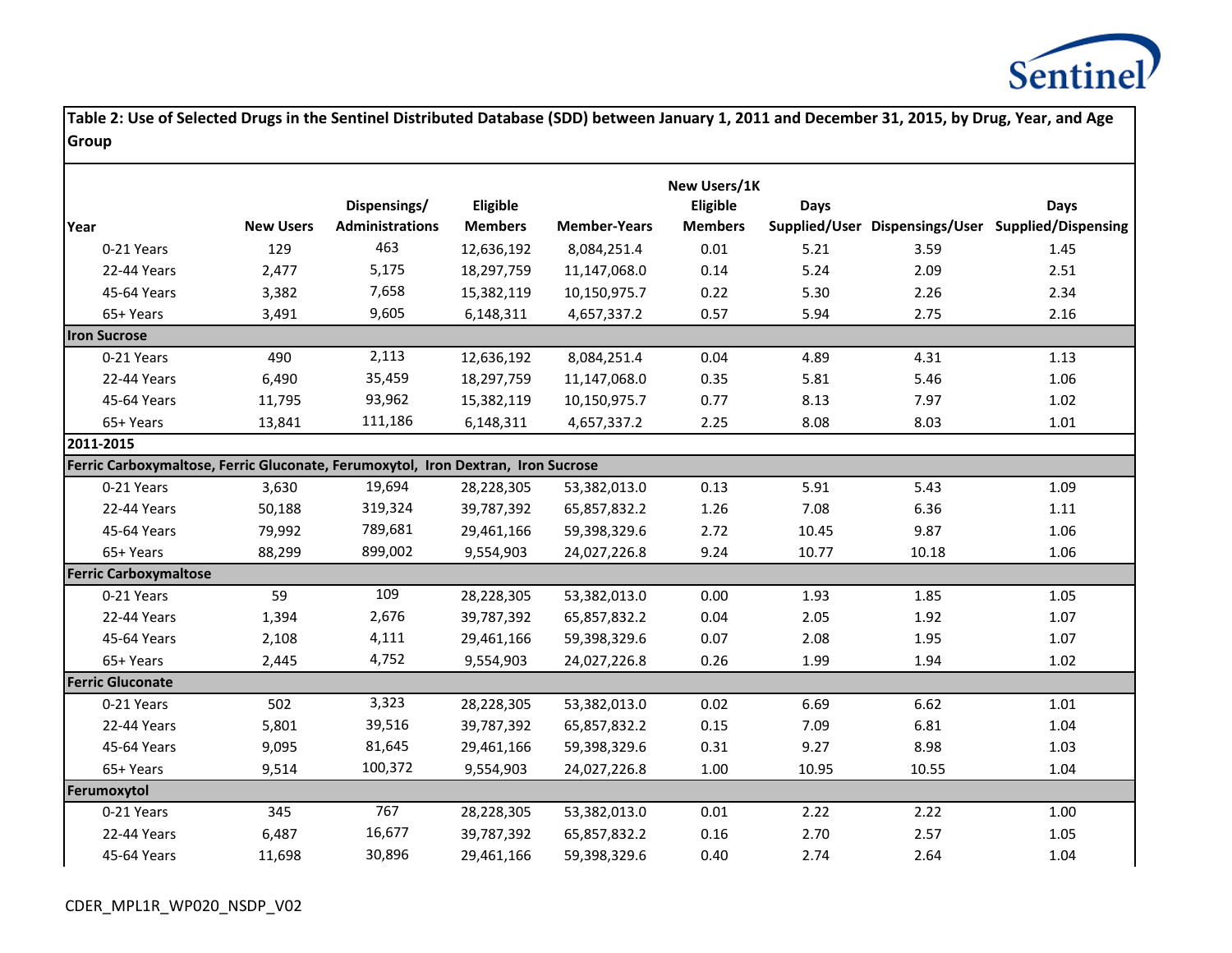

|                     |                  |                        |                |                     | New Users/1K   |               |                  |                            |
|---------------------|------------------|------------------------|----------------|---------------------|----------------|---------------|------------------|----------------------------|
|                     |                  | Dispensings/           | Eligible       |                     | Eligible       | Days          |                  | Days                       |
| Year                | <b>New Users</b> | <b>Administrations</b> | <b>Members</b> | <b>Member-Years</b> | <b>Members</b> | Supplied/User | Dispensings/User | <b>Supplied/Dispensing</b> |
| 65+ Years           | 17,846           | 48,755                 | 9,554,903      | 24,027,226.8        | 1.87           | 3.00          | 2.73             | 1.10                       |
| <b>Iron Dextran</b> |                  |                        |                |                     |                |               |                  |                            |
| 0-21 Years          | 824              | 2,971                  | 28,228,305     | 53,382,013.0        | 0.03           | 4.55          | 3.61             | 1.26                       |
| 22-44 Years         | 13,811           | 36,634                 | 39,787,392     | 65,857,832.2        | 0.35           | 4.15          | 2.65             | 1.57                       |
| 45-64 Years         | 17,502           | 53,210                 | 29,461,166     | 59,398,329.6        | 0.59           | 4.65          | 3.04             | 1.53                       |
| 65+ Years           | 14,347           | 52,825                 | 9,554,903      | 24,027,226.8        | 1.50           | 6.35          | 3.68             | 1.72                       |
| <b>Iron Sucrose</b> |                  |                        |                |                     |                |               |                  |                            |
| 0-21 Years          | 2,061            | 12,524                 | 28,228,305     | 53,382,013.0        | 0.07           | 6.54          | 6.08             | 1.08                       |
| 22-44 Years         | 25,838           | 223,821                | 39,787,392     | 65,857,832.2        | 0.65           | 9.17          | 8.66             | 1.06                       |
| 45-64 Years         | 44,839           | 619,819                | 29,461,166     | 59,398,329.6        | 1.52           | 14.13         | 13.82            | 1.02                       |
| 65+ Years           | 50.744           | 692,298                | 9,554,903      | 24,027,226.8        | 5.31           | 13.74         | 13.64            | 1.01                       |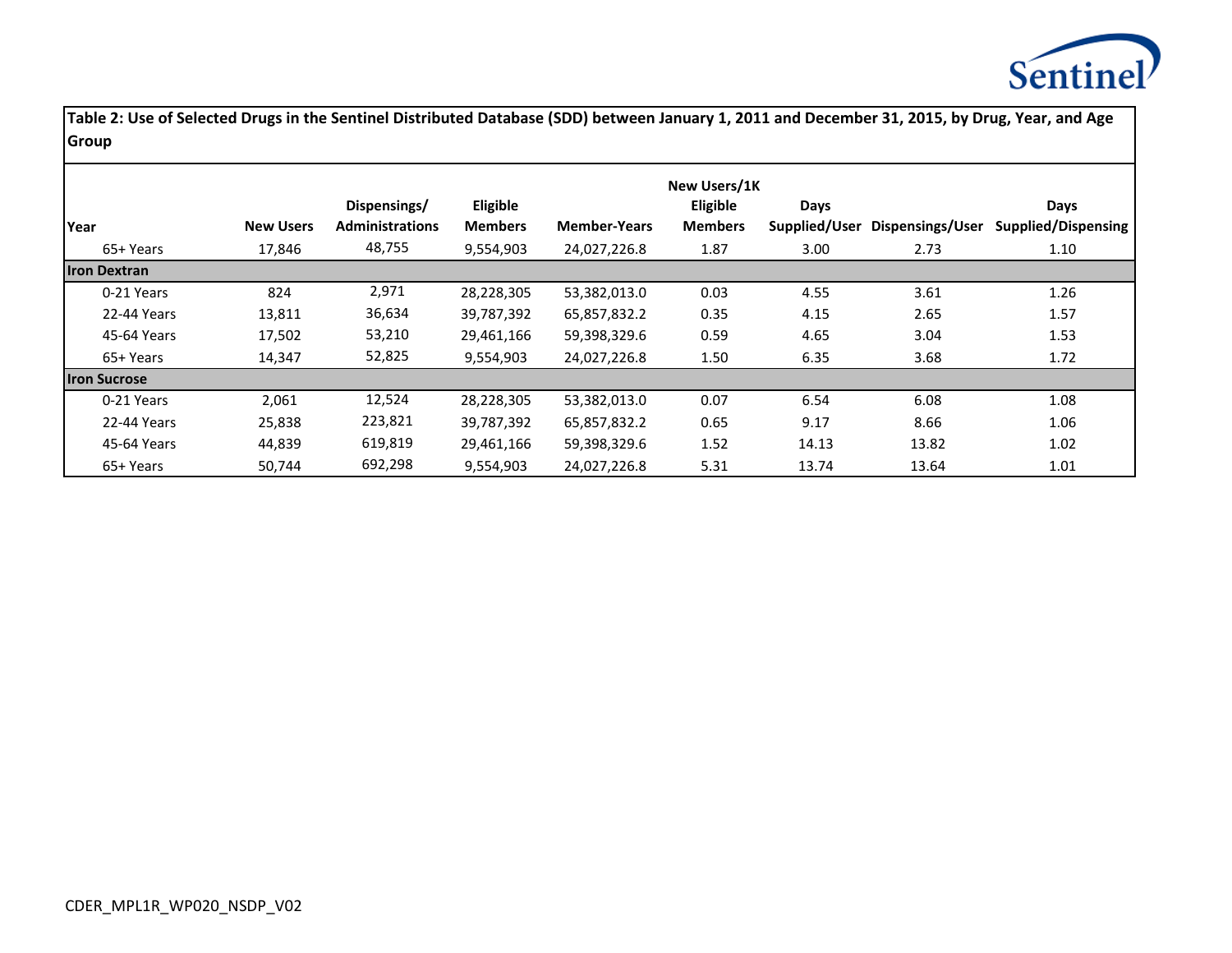

|                              |                  |                                                                                  |                |                     | New Users/1K   |               |                         |                            |
|------------------------------|------------------|----------------------------------------------------------------------------------|----------------|---------------------|----------------|---------------|-------------------------|----------------------------|
|                              |                  | Dispensings/                                                                     | Eligible       |                     | Eligible       | <b>Days</b>   |                         | <b>Days</b>                |
| Year                         | <b>New Users</b> | <b>Administrations</b>                                                           | <b>Members</b> | <b>Member-Years</b> | <b>Members</b> | Supplied/User | <b>Dispensings/User</b> | <b>Supplied/Dispensing</b> |
| 2011                         |                  |                                                                                  |                |                     |                |               |                         |                            |
|                              |                  | Ferumoxytol, Ferric Carboxymaltose, Iron Dextran, Ferric Gluconate, Iron Sucrose |                |                     |                |               |                         |                            |
| Female                       | 36,529           | 218,223                                                                          | 24,756,626     | 20,438,864.3        | 1.48           | 6.62          | 5.97                    | 1.11                       |
| Male                         | 20,478           | 197,940                                                                          | 23,830,329     | 19,459,428.9        | 0.86           | 10.00         | 9.67                    | 1.03                       |
| Unknown                      | 8                | 41                                                                               | 2,275          | 1,802.4             | 3.52           | 4.50          | 5.13                    | 0.88                       |
| <b>Ferric Carboxymaltose</b> |                  |                                                                                  |                |                     |                |               |                         |                            |
| Female                       | $\pmb{0}$        | 0                                                                                | 24,756,626     | 20,438,864.3        | 0.00           | $---$         | $---$                   | ---                        |
| Male                         | 0                | 0                                                                                | 23,830,329     | 19,459,428.9        | 0.00           | $---$         | $---$                   | $---$                      |
| Unknown                      | 0                | 0                                                                                | 2,275          | 1,802.4             | 0.00           | $---$         | $---$                   | $---$                      |
| <b>Ferric Gluconate</b>      |                  |                                                                                  |                |                     |                |               |                         |                            |
| Female                       | 4,452            | 28,229                                                                           | 24,756,626     | 20,438,864.3        | 0.18           | 7.07          | 6.34                    | 1.11                       |
| Male                         | 2,405            | 18,055                                                                           | 23,830,329     | 19,459,428.9        | 0.10           | 7.98          | 7.51                    | 1.06                       |
| Unknown                      | 3                | 13                                                                               | 2,275          | 1,802.4             | 1.32           | 4.33          | 4.33                    | 1.00                       |
| Ferumoxytol                  |                  |                                                                                  |                |                     |                |               |                         |                            |
| Female                       | 4,547            | 9,841                                                                            | 24,756,626     | 20,438,864.3        | 0.18           | 2.33          | 2.16                    | 1.08                       |
| Male                         | 2,029            | 4,695                                                                            | 23,830,329     | 19,459,428.9        | 0.09           | 2.56          | 2.31                    | $1.10\,$                   |
| Unknown                      | $\mathbf{1}$     | $\overline{2}$                                                                   | 2,275          | 1,802.4             | 0.44           | 2.00          | 2.00                    | 1.00                       |
| <b>Iron Dextran</b>          |                  |                                                                                  |                |                     |                |               |                         |                            |
| Female                       | 9,288            | 24,553                                                                           | 24,756,626     | 20,438,864.3        | 0.38           | 3.77          | 2.64                    | 1.43                       |
| Male                         | 2,419            | 7,835                                                                            | 23,830,329     | 19,459,428.9        | 0.10           | 4.37          | 3.24                    | 1.35                       |
| Unknown                      | $\mathbf{2}$     | 3                                                                                | 2,275          | 1,802.4             | 0.88           | 1.50          | 1.50                    | $1.00\,$                   |
| <b>Iron Sucrose</b>          |                  |                                                                                  |                |                     |                |               |                         |                            |
| Female                       | 19,613           | 155,600                                                                          | 24,756,626     | 20,438,864.3        | 0.79           | 8.40          | 7.93                    | 1.06                       |
| Male                         | 14,531           | 167,355                                                                          | 23,830,329     | 19,459,428.9        | 0.61           | 11.70         | 11.52                   | $1.02\,$                   |
| Unknown                      | $\overline{2}$   | 23                                                                               | 2,275          | 1,802.4             | 0.88           | 9.00          | 11.50                   | 0.78                       |
| 2012                         |                  |                                                                                  |                |                     |                |               |                         |                            |
|                              |                  | Ferric Carboxymaltose, Ferric Gluconate, Ferumoxytol, Iron Dextran, Iron Sucrose |                |                     |                |               |                         |                            |
| Female                       | 40,441           | 230,158                                                                          | 26,334,546     | 21,784,822.9        | 1.54           | 6.05          | 5.69                    | 1.06                       |
| Male                         | 22,158           | 209,270                                                                          | 25,434,930     | 20,840,453.7        | 0.87           | 9.65          | 9.44                    | $1.02\,$                   |
| Unknown                      | 3                | 11                                                                               | 2,564          | 2,030.5             | 1.17           | 3.67          | 3.67                    | $1.00\,$                   |

CDER\_MPL1R\_WP020\_NSDP\_V02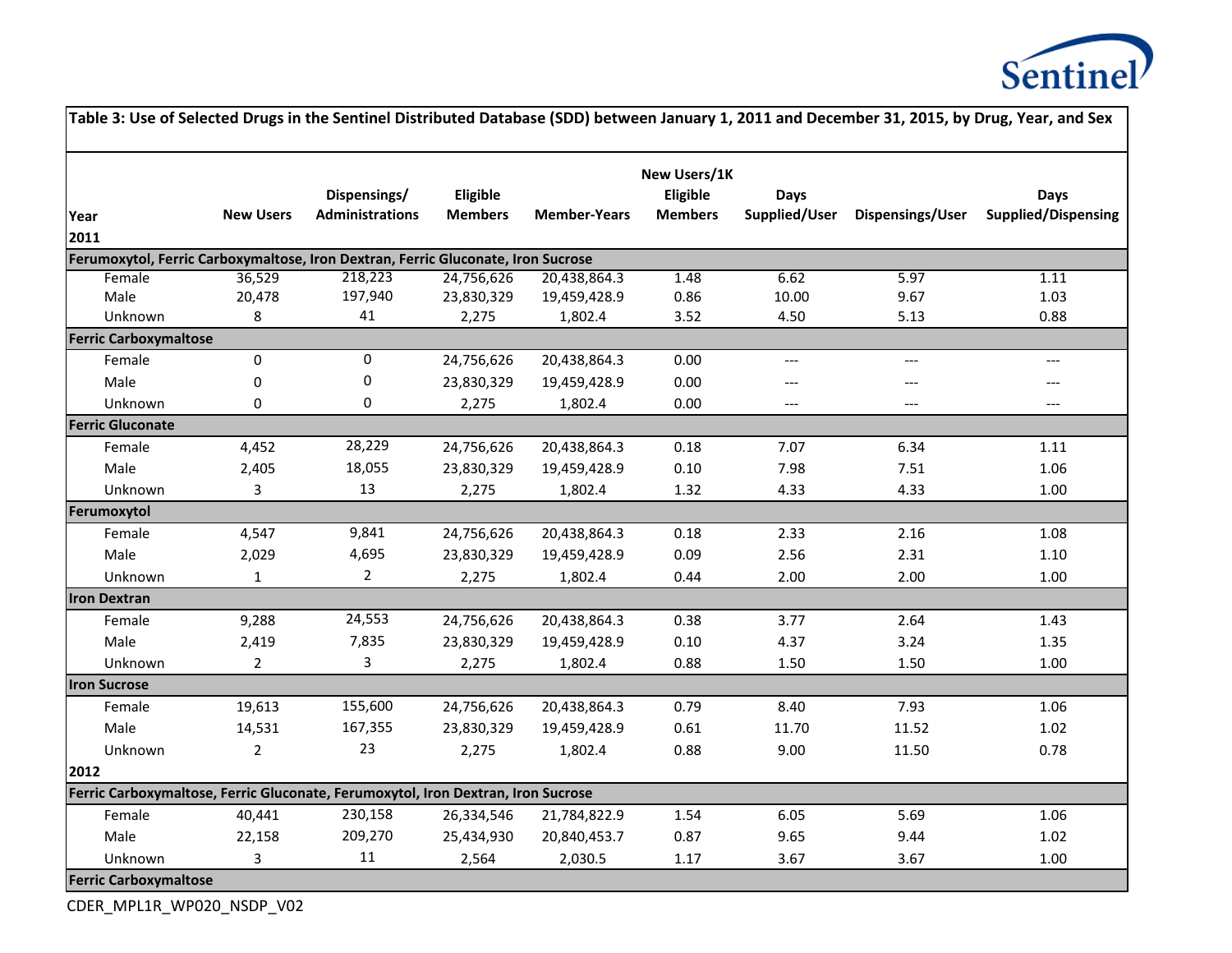

|                                                                                  |                  |                        |                |                     |                          |                                          |                                   | Table 3: Use of Selected Drugs in the Sentinel Distributed Database (SDD) between January 1, 2011 and December 31, 2015, by Drug, Year, and Sex |
|----------------------------------------------------------------------------------|------------------|------------------------|----------------|---------------------|--------------------------|------------------------------------------|-----------------------------------|-------------------------------------------------------------------------------------------------------------------------------------------------|
|                                                                                  |                  | Dispensings/           | Eligible       |                     | New Users/1K<br>Eligible | Days                                     |                                   | Days                                                                                                                                            |
| Year                                                                             | <b>New Users</b> | <b>Administrations</b> | <b>Members</b> | <b>Member-Years</b> | <b>Members</b>           | Supplied/User                            | Dispensings/User                  | <b>Supplied/Dispensing</b>                                                                                                                      |
| Female                                                                           | $\pmb{0}$        | $\pmb{0}$              | 26,334,546     | 21,784,822.9        | 0.00                     | ---                                      | $---$                             |                                                                                                                                                 |
| Male                                                                             | 0                | 0                      | 25,434,930     | 20,840,453.7        | 0.00                     | ---                                      |                                   |                                                                                                                                                 |
| Unknown                                                                          | 0                | 0                      | 2,564          | 2,030.5             | 0.00                     | $---$                                    | $---$                             | $---$                                                                                                                                           |
| <b>Ferric Gluconate</b>                                                          |                  |                        |                |                     |                          |                                          |                                   |                                                                                                                                                 |
| Female                                                                           | 4,997            | 33,554                 | 26,334,546     | 21,784,822.9        | 0.19                     | 6.93                                     | 6.71                              | 1.03                                                                                                                                            |
| Male                                                                             | 2,708            | 24,496                 | 25,434,930     | 20,840,453.7        | 0.11                     | 9.43                                     | 9.05                              | 1.04                                                                                                                                            |
| Unknown                                                                          | $\overline{2}$   | 10                     | 2,564          | 2,030.5             | 0.78                     | 5.00                                     | 5.00                              | 1.00                                                                                                                                            |
| Ferumoxytol                                                                      |                  |                        |                |                     |                          |                                          |                                   |                                                                                                                                                 |
| Female                                                                           | 5,751            | 12,571                 | 26,334,546     | 21,784,822.9        | 0.22                     | 2.28                                     | 2.19                              | 1.04                                                                                                                                            |
| Male                                                                             | 2,632            | 6,112                  | 25,434,930     | 20,840,453.7        | 0.10                     | 2.42                                     | 2.32                              | 1.04                                                                                                                                            |
| Unknown                                                                          | $\pmb{0}$        | $\pmb{0}$              | 2,564          | 2,030.5             | 0.00                     | $\hspace{0.05cm} \ldots \hspace{0.05cm}$ | $\hspace{0.05cm} \dashrightarrow$ | $\qquad \qquad - -$                                                                                                                             |
| <b>Iron Dextran</b>                                                              |                  |                        |                |                     |                          |                                          |                                   |                                                                                                                                                 |
| Female                                                                           | 9,601            | 23,812                 | 26,334,546     | 21,784,822.9        | 0.36                     | 3.38                                     | 2.48                              | 1.36                                                                                                                                            |
| Male                                                                             | 2,533            | 7,819                  | 25,434,930     | 20,840,453.7        | 0.10                     | 4.35                                     | 3.09                              | 1.41                                                                                                                                            |
| Unknown                                                                          | $\mathbf{1}$     | $\mathbf{1}$           | 2,564          | 2,030.5             | 0.39                     | $1.00\,$                                 | 1.00                              | 1.00                                                                                                                                            |
| <b>Iron Sucrose</b>                                                              |                  |                        |                |                     |                          |                                          |                                   |                                                                                                                                                 |
| Female                                                                           | 21,367           | 160,221                | 26,334,546     | 21,784,822.9        | 0.81                     | 7.70                                     | 7.50                              | 1.03                                                                                                                                            |
| Male                                                                             | 15,055           | 170,843                | 25,434,930     | 20,840,453.7        | 0.59                     | 11.36                                    | 11.35                             | 1.00                                                                                                                                            |
| Unknown                                                                          | $\pmb{0}$        | $\pmb{0}$              | 2,564          | 2,030.5             | 0.00                     | $---$                                    | $\hspace{0.05cm} \ldots$          | $\qquad \qquad - -$                                                                                                                             |
| 2013                                                                             |                  |                        |                |                     |                          |                                          |                                   |                                                                                                                                                 |
| Ferric Carboxymaltose, Ferric Gluconate, Ferumoxytol, Iron Dextran, Iron Sucrose |                  |                        |                |                     |                          |                                          |                                   |                                                                                                                                                 |
| Female                                                                           | 41,446           | 223,518                | 26,342,361     | 21,657,213.8        | 1.57                     | 5.71                                     | 5.39                              | 1.06                                                                                                                                            |
| Male                                                                             | 22,319           | 196,645                | 25,542,374     | 20,775,193.6        | 0.87                     | 9.02                                     | 8.81                              | 1.02                                                                                                                                            |
| Unknown                                                                          | 5                | 21                     | 2,349          | 1,711.7             | 2.13                     | 4.20                                     | 4.20                              | 1.00                                                                                                                                            |
| <b>Ferric Carboxymaltose</b>                                                     |                  |                        |                |                     |                          |                                          |                                   |                                                                                                                                                 |
| Female                                                                           | 0                | 0                      | 26,342,361     | 21,657,213.8        | 0.00                     | $---$                                    | $---$                             | $---$                                                                                                                                           |
| Male                                                                             | 0                | 0                      | 25,542,374     | 20,775,193.6        | 0.00                     | ---                                      | $---$                             | $---$                                                                                                                                           |
| Unknown                                                                          | $\mathbf 0$      | 0                      | 2,349          | 1,711.7             | 0.00                     | ---                                      | $---$                             | $\qquad \qquad - -$                                                                                                                             |
| <b>Ferric Gluconate</b>                                                          |                  |                        |                |                     |                          |                                          |                                   |                                                                                                                                                 |
| Female                                                                           | 4,701            | 29,589                 | 26,342,361     | 21,657,213.8        | 0.18                     | 6.33                                     | 6.29                              | $1.01\,$                                                                                                                                        |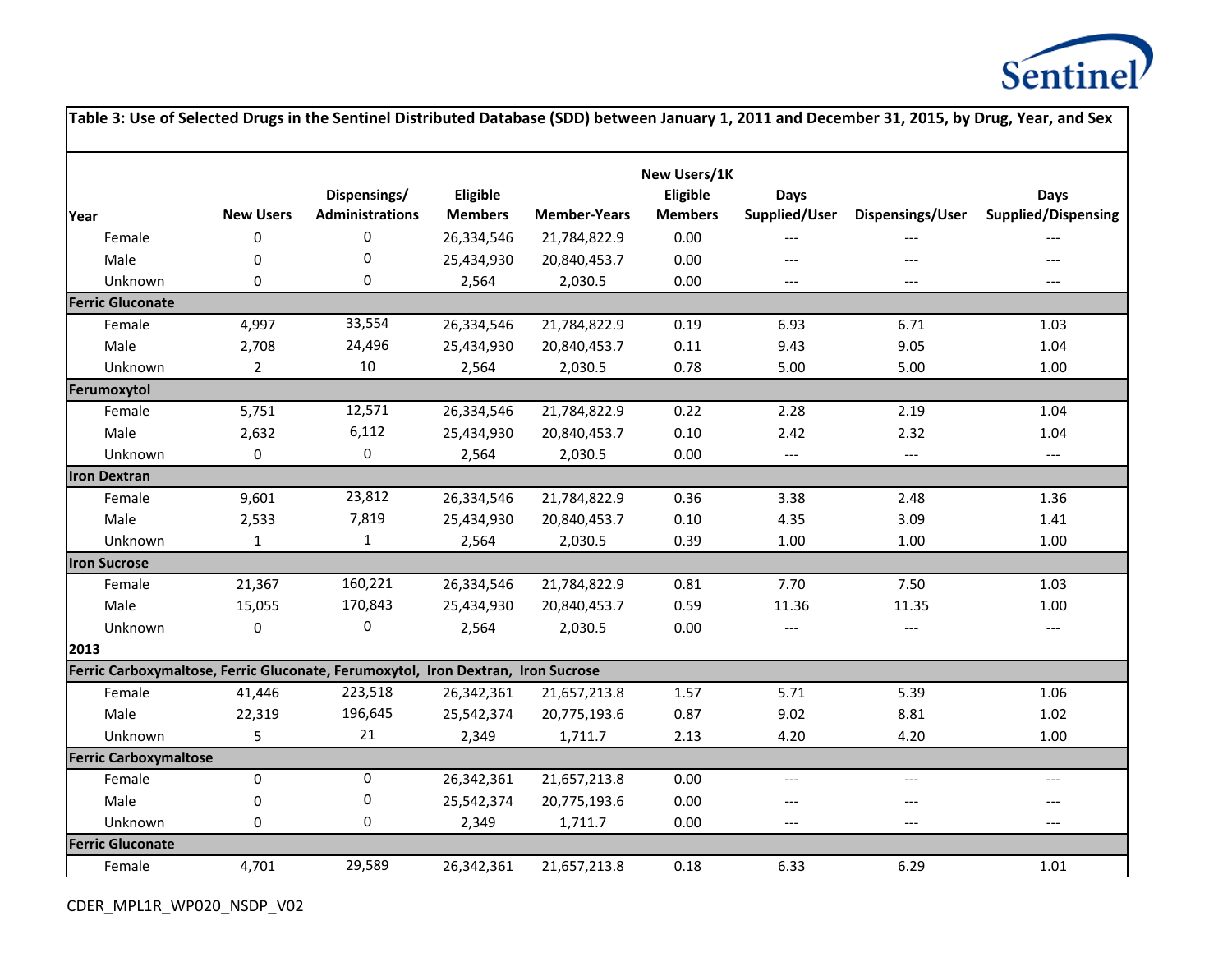

| Table 3: Use of Selected Drugs in the Sentinel Distributed Database (SDD) between January 1, 2011 and December 31, 2015, by Drug, Year, and Sex |                  |                        |                |                     |                          |                          |                          |                            |
|-------------------------------------------------------------------------------------------------------------------------------------------------|------------------|------------------------|----------------|---------------------|--------------------------|--------------------------|--------------------------|----------------------------|
|                                                                                                                                                 |                  | Dispensings/           | Eligible       |                     | New Users/1K<br>Eligible | <b>Days</b>              |                          | <b>Days</b>                |
| Year                                                                                                                                            | <b>New Users</b> | <b>Administrations</b> | <b>Members</b> | <b>Member-Years</b> | <b>Members</b>           | Supplied/User            | Dispensings/User         | <b>Supplied/Dispensing</b> |
| Male                                                                                                                                            | 2,501            | 20,374                 | 25,542,374     | 20,775,193.6        | 0.10                     | 8.40                     | 8.15                     | 1.03                       |
| Unknown                                                                                                                                         | $\overline{2}$   | 6                      | 2,349          | 1,711.7             | 0.85                     | 3.00                     | 3.00                     | 1.00                       |
| Ferumoxytol                                                                                                                                     |                  |                        |                |                     |                          |                          |                          |                            |
| Female                                                                                                                                          | 6,650            | 14,710                 | 26,342,361     | 21,657,213.8        | 0.25                     | 2.33                     | 2.21                     | 1.06                       |
| Male                                                                                                                                            | 2,935            | 6,756                  | 25,542,374     | 20,775,193.6        | 0.11                     | 2.49                     | 2.30                     | 1.08                       |
| Unknown                                                                                                                                         | $\mathbf{1}$     | 4                      | 2,349          | 1,711.7             | 0.43                     | 4.00                     | 4.00                     | 1.00                       |
| <b>Iron Dextran</b>                                                                                                                             |                  |                        |                |                     |                          |                          |                          |                            |
| Female                                                                                                                                          | 9,408            | 22,179                 | 26,342,361     | 21,657,213.8        | 0.36                     | 3.30                     | 2.36                     | 1.40                       |
| Male                                                                                                                                            | 2,468            | 7,390                  | 25,542,374     | 20,775,193.6        | 0.10                     | 4.07                     | 2.99                     | 1.36                       |
| Unknown                                                                                                                                         | $\pmb{0}$        | 0                      | 2,349          | 1,711.7             | 0.00                     | $\overline{\phantom{a}}$ | $\overline{\phantom{a}}$ | $\overline{\phantom{a}}$   |
| <b>Iron Sucrose</b>                                                                                                                             |                  |                        |                |                     |                          |                          |                          |                            |
| Female                                                                                                                                          | 21,929           | 157,040                | 26,342,361     | 21,657,213.8        | 0.83                     | 7.31                     | 7.16                     | 1.02                       |
| Male                                                                                                                                            | 15,185           | 162,125                | 25,542,374     | 20,775,193.6        | 0.59                     | 10.74                    | 10.68                    | $1.01\,$                   |
| Unknown                                                                                                                                         | $\overline{2}$   | $11\,$                 | 2,349          | 1,711.7             | 0.85                     | 5.50                     | 5.50                     | $1.00\,$                   |
| 2014                                                                                                                                            |                  |                        |                |                     |                          |                          |                          |                            |
| Ferric Carboxymaltose, Ferric Gluconate, Ferumoxytol, Iron Dextran, Iron Sucrose                                                                |                  |                        |                |                     |                          |                          |                          |                            |
| Female                                                                                                                                          | 44,444           | 227,492                | 27,391,670     | 22,265,611.9        | 1.62                     | 5.67                     | 5.12                     | $1.11\,$                   |
| Male                                                                                                                                            | 23,080           | 200,961                | 26,609,808     | 21,397,051.7        | 0.87                     | 9.02                     | 8.71                     | 1.04                       |
| Unknown                                                                                                                                         | 4                | 32                     | 2,251          | 1,583.7             | 1.78                     | 8.00                     | 8.00                     | 1.00                       |
| <b>Ferric Carboxymaltose</b>                                                                                                                    |                  |                        |                |                     |                          |                          |                          |                            |
| Female                                                                                                                                          | 11               | 14                     | 27,391,670     | 22,265,611.9        | 0.00                     | 15.82                    | 1.27                     | 12.43                      |
| Male                                                                                                                                            | 6                | 7                      | 26,609,808     | 21,397,051.7        | 0.00                     | 19.50                    | 1.17                     | 16.71                      |
| Unknown                                                                                                                                         | $\mathbf 0$      | 0                      | 2,251          | 1,583.7             | 0.00                     | $---$                    | $---$                    | ---                        |
| <b>Ferric Gluconate</b>                                                                                                                         |                  |                        |                |                     |                          |                          |                          |                            |
| Female                                                                                                                                          | 4,362            | 24,653                 | 27,391,670     | 22,265,611.9        | 0.16                     | 5.75                     | 5.65                     | 1.02                       |
| Male                                                                                                                                            | 2,259            | 17,357                 | 26,609,808     | 21,397,051.7        | 0.08                     | 7.79                     | 7.68                     | 1.01                       |
| Unknown                                                                                                                                         | $\mathbf{1}$     | $\mathbf{1}$           | 2,251          | 1,583.7             | 0.44                     | 1.00                     | 1.00                     | $1.00\,$                   |
| Ferumoxytol                                                                                                                                     |                  |                        |                |                     |                          |                          |                          |                            |
| Female                                                                                                                                          | 8,008            | 17,299                 | 27,391,670     | 22,265,611.9        | 0.29                     | 2.29                     | 2.16                     | 1.06                       |
| Male                                                                                                                                            | 3,290            | 7,483                  | 26,609,808     | 21,397,051.7        | 0.12                     | 2.47                     | 2.27                     | 1.09                       |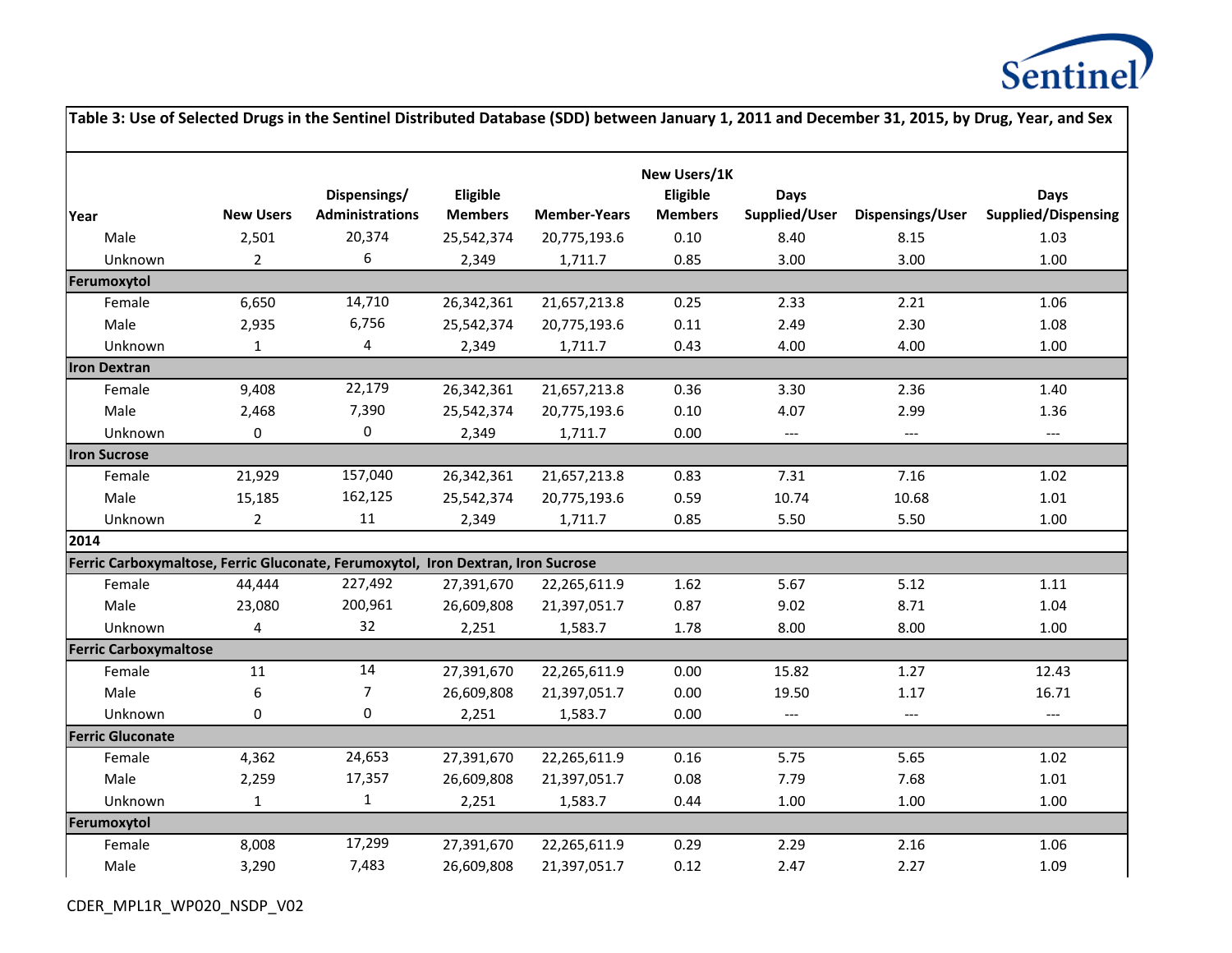

| Table 3: Use of Selected Drugs in the Sentinel Distributed Database (SDD) between January 1, 2011 and December 31, 2015, by Drug, Year, and Sex |                  |                         |                |                     |                 |                          |                                     |                                   |
|-------------------------------------------------------------------------------------------------------------------------------------------------|------------------|-------------------------|----------------|---------------------|-----------------|--------------------------|-------------------------------------|-----------------------------------|
|                                                                                                                                                 |                  |                         |                |                     | New Users/1K    |                          |                                     |                                   |
|                                                                                                                                                 |                  | Dispensings/            | Eligible       |                     | <b>Eligible</b> | <b>Days</b>              |                                     | <b>Days</b>                       |
| Year                                                                                                                                            | <b>New Users</b> | <b>Administrations</b>  | <b>Members</b> | <b>Member-Years</b> | <b>Members</b>  | Supplied/User            | Dispensings/User                    | <b>Supplied/Dispensing</b>        |
| Unknown                                                                                                                                         | 0                | $\pmb{0}$               | 2,251          | 1,583.7             | 0.00            | $---$                    | $---$                               |                                   |
| <b>Iron Dextran</b>                                                                                                                             |                  |                         |                |                     |                 |                          |                                     |                                   |
| Female                                                                                                                                          | 9,427            | 21,929                  | 27,391,670     | 22,265,611.9        | 0.34            | 4.14                     | 2.33                                | 1.78                              |
| Male                                                                                                                                            | 2,524            | 7,218                   | 26,609,808     | 21,397,051.7        | 0.09            | 4.80                     | 2.86                                | 1.68                              |
| Unknown                                                                                                                                         | $\mathbf 0$      | 0                       | 2,251          | 1,583.7             | 0.00            | $\hspace{0.05cm} \ldots$ | $---$                               | $\hspace{0.05cm} \dashrightarrow$ |
| <b>Iron Sucrose</b>                                                                                                                             |                  |                         |                |                     |                 |                          |                                     |                                   |
| Female                                                                                                                                          | 23,756           | 163,597                 | 27,391,670     | 22,265,611.9        | 0.87            | 7.13                     | 6.89                                | 1.04                              |
| Male                                                                                                                                            | 15,557           | 168,896                 | 26,609,808     | 21,397,051.7        | 0.58            | 10.94                    | 10.86                               | 1.01                              |
| Unknown                                                                                                                                         | 4                | 31                      | 2,251          | 1,583.7             | 1.78            | 7.75                     | 7.75                                | $1.00\,$                          |
| 2015                                                                                                                                            |                  |                         |                |                     |                 |                          |                                     |                                   |
| Ferric Carboxymaltose, Ferric Gluconate, Ferumoxytol, Iron Dextran, Iron Sucrose                                                                |                  |                         |                |                     |                 |                          |                                     |                                   |
| Female                                                                                                                                          | 39,809           | 177,165                 | 25,824,365     | 17,294,563.1        | 1.54            | 5.18                     | 4.45                                | 1.16                              |
| Male                                                                                                                                            | 19,892           | 146,216                 | 25,281,057     | 16,743,782.1        | 0.79            | 7.74                     | 7.35                                | 1.05                              |
| Unknown                                                                                                                                         | $\overline{2}$   | 8                       | 2,362          | 1,287.2             | 0.85            | 4.00                     | 4.00                                | 1.00                              |
| <b>Ferric Carboxymaltose</b>                                                                                                                    |                  |                         |                |                     |                 |                          |                                     |                                   |
| Female                                                                                                                                          | 4,477            | 8,629                   | 25,824,365     | 17,294,563.1        | 0.17            | 1.98                     | 1.93                                | 1.03                              |
| Male                                                                                                                                            | 1,496            | 2,994                   | 25,281,057     | 16,743,782.1        | 0.06            | 2.04                     | 2.00                                | 1.02                              |
| Unknown                                                                                                                                         | $1\,$            | $\overline{\mathbf{4}}$ | 2,362          | 1,287.2             | 0.42            | 4.00                     | 4.00                                | $1.00\,$                          |
| <b>Ferric Gluconate</b>                                                                                                                         |                  |                         |                |                     |                 |                          |                                     |                                   |
| Female                                                                                                                                          | 3,224            | 16,272                  | 25,824,365     | 17,294,563.1        | 0.12            | 5.08                     | 5.05                                | 1.01                              |
| Male                                                                                                                                            | 1,839            | 12,247                  | 25,281,057     | 16,743,782.1        | 0.07            | 6.67                     | 6.66                                | 1.00                              |
| Unknown                                                                                                                                         | 0                | 0                       | 2,362          | 1,287.2             | 0.00            | $\overline{\phantom{a}}$ | $\hspace{0.05cm}---\hspace{0.05cm}$ | $\hspace{0.05cm} \ldots$          |
| Ferumoxytol                                                                                                                                     |                  |                         |                |                     |                 |                          |                                     |                                   |
| Female                                                                                                                                          | 5,960            | 12,262                  | 25,824,365     | 17,294,563.1        | 0.23            | 2.26                     | 2.06                                | 1.10                              |
| Male                                                                                                                                            | 2,488            | 5,360                   | 25,281,057     | 16,743,782.1        | 0.10            | 2.33                     | 2.15                                | 1.08                              |
| Unknown                                                                                                                                         | $\mathbf 0$      | 0                       | 2,362          | 1,287.2             | 0.00            | $\overline{\phantom{a}}$ | $\overline{\phantom{a}}$            | $\hspace{0.05cm} \ldots$          |
| <b>Iron Dextran</b>                                                                                                                             |                  |                         |                |                     |                 |                          |                                     |                                   |
| Female                                                                                                                                          | 7,338            | 16,912                  | 25,824,365     | 17,294,563.1        | 0.28            | 5.44                     | 2.30                                | 2.36                              |
| Male                                                                                                                                            | 2,115            | 5,989                   | 25,281,057     | 16,743,782.1        | 0.08            | 5.84                     | 2.83                                | 2.06                              |
| Unknown                                                                                                                                         | $\pmb{0}$        | 0                       | 2,362          | 1,287.2             | 0.00            | $---$                    | $---$                               | $\qquad \qquad - -$               |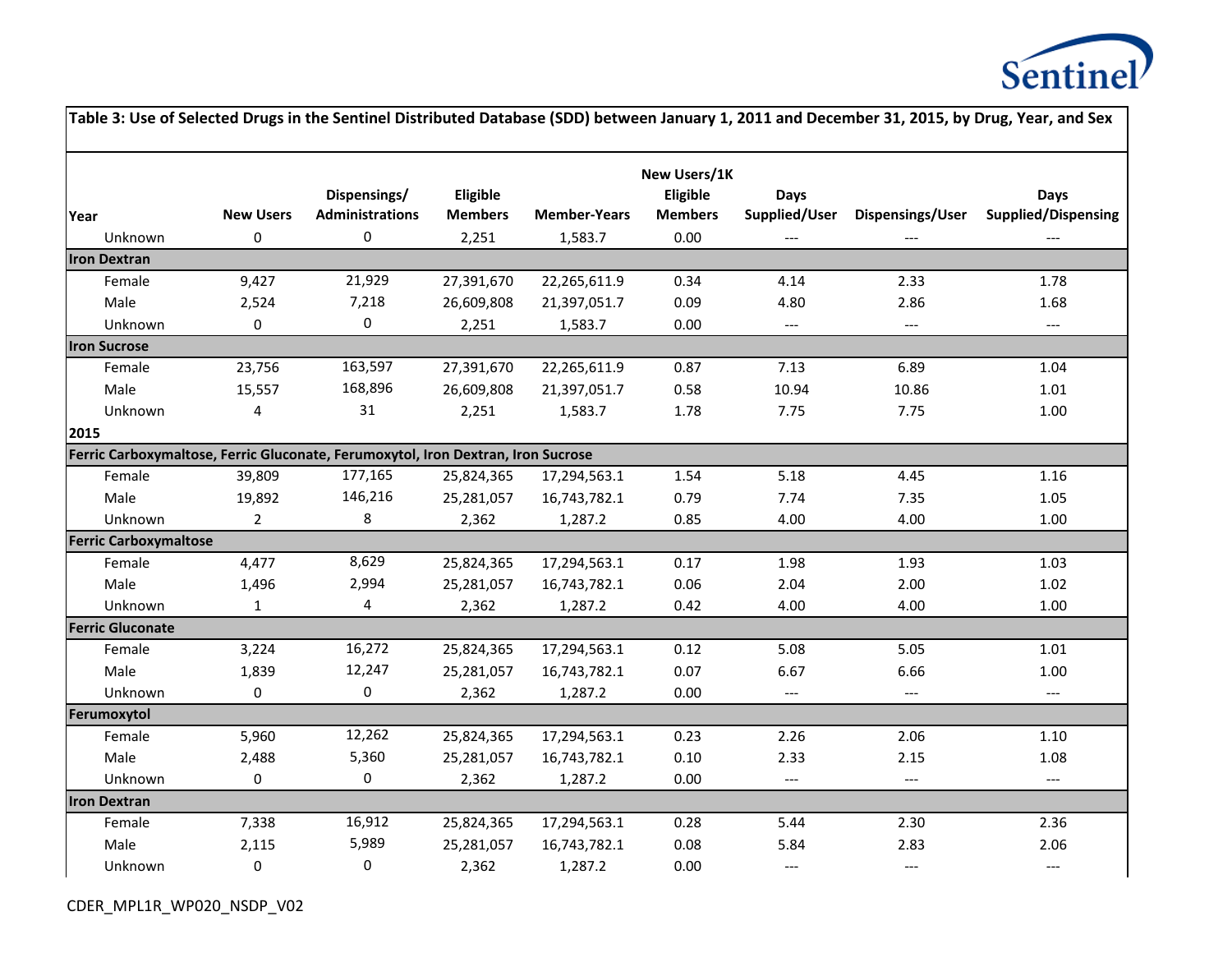

|                                                                                  |                  |                                        |                            |                     |                                            |                              |                  | Table 3: Use of Selected Drugs in the Sentinel Distributed Database (SDD) between January 1, 2011 and December 31, 2015, by Drug, Year, and Sex |
|----------------------------------------------------------------------------------|------------------|----------------------------------------|----------------------------|---------------------|--------------------------------------------|------------------------------|------------------|-------------------------------------------------------------------------------------------------------------------------------------------------|
| Year                                                                             | <b>New Users</b> | Dispensings/<br><b>Administrations</b> | Eligible<br><b>Members</b> | <b>Member-Years</b> | New Users/1K<br>Eligible<br><b>Members</b> | <b>Days</b><br>Supplied/User | Dispensings/User | <b>Days</b><br><b>Supplied/Dispensing</b>                                                                                                       |
| <b>Iron Sucrose</b>                                                              |                  |                                        |                            |                     |                                            |                              |                  |                                                                                                                                                 |
| Female                                                                           | 19,839           | 123,090                                | 25,824,365                 | 17,294,563.1        | 0.77                                       | 6.42                         | 6.20             | 1.03                                                                                                                                            |
| Male                                                                             | 12,508           | 119,626                                | 25,281,057                 | 16,743,782.1        | 0.49                                       | 9.63                         | 9.56             | $1.01\,$                                                                                                                                        |
| Unknown                                                                          | $\mathbf{1}$     | 4                                      | 2,362                      | 1,287.2             | 0.42                                       | 4.00                         | 4.00             | 1.00                                                                                                                                            |
| 2011-2015                                                                        |                  |                                        |                            |                     |                                            |                              |                  |                                                                                                                                                 |
| Ferric Carboxymaltose, Ferric Gluconate, Ferumoxytol, Iron Dextran, Iron Sucrose |                  |                                        |                            |                     |                                            |                              |                  |                                                                                                                                                 |
| Female                                                                           | 146,494          | 1,076,556                              | 49,910,753                 | 103,441,076.0       | 2.94                                       | 8.06                         | 7.35             | 1.10                                                                                                                                            |
| Male                                                                             | 70,952           | 951,032                                | 48,906,968                 | 99,215,910.0        | 1.45                                       | 13.84                        | 13.40            | 1.03                                                                                                                                            |
| Unknown                                                                          | 15               | 113                                    | 5,203                      | 8,415.5             | 2.88                                       | 7.20                         | 7.53             | 0.96                                                                                                                                            |
| <b>Ferric Carboxymaltose</b>                                                     |                  |                                        |                            |                     |                                            |                              |                  |                                                                                                                                                 |
| Female                                                                           | 4,487            | 8,643                                  | 49,910,753                 | 103,441,076.0       | 0.09                                       | 2.02                         | 1.93             | 1.05                                                                                                                                            |
| Male                                                                             | 1,501            | 3,001                                  | 48,906,968                 | 99,215,910.0        | 0.03                                       | 2.11                         | 2.00             | 1.05                                                                                                                                            |
| Unknown                                                                          | $\mathbf{1}$     | $\overline{\mathbf{4}}$                | 5,203                      | 8,415.5             | 0.19                                       | 4.00                         | 4.00             | 1.00                                                                                                                                            |
| <b>Ferric Gluconate</b>                                                          |                  |                                        |                            |                     |                                            |                              |                  |                                                                                                                                                 |
| Female                                                                           | 16,292           | 132,297                                | 49,910,753                 | 103,441,076.0       | 0.33                                       | 8.43                         | 8.12             | 1.04                                                                                                                                            |
| Male                                                                             | 8,196            | 92,529                                 | 48,906,968                 | 99,215,910.0        | 0.17                                       | 11.66                        | 11.29            | 1.03                                                                                                                                            |
| Unknown                                                                          | 4                | $30\,$                                 | 5,203                      | 8,415.5             | 0.77                                       | 7.50                         | 7.50             | 1.00                                                                                                                                            |
| Ferumoxytol                                                                      |                  |                                        |                            |                     |                                            |                              |                  |                                                                                                                                                 |
| Female                                                                           | 25,036           | 66,683                                 | 49,910,753                 | 103,441,076.0       | 0.50                                       | 2.84                         | 2.66             | 1.06                                                                                                                                            |
| Male                                                                             | 10,964           | 30,406                                 | 48,906,968                 | 99,215,910.0        | 0.22                                       | 2.99                         | 2.77             | 1.08                                                                                                                                            |
| Unknown                                                                          | $\overline{2}$   | 6                                      | 5,203                      | 8,415.5             | 0.38                                       | 3.00                         | 3.00             | 1.00                                                                                                                                            |
| <b>Iron Dextran</b>                                                              |                  |                                        |                            |                     |                                            |                              |                  |                                                                                                                                                 |
| Female                                                                           | 36,245           | 109,385                                | 49,910,753                 | 103,441,076.0       | 0.73                                       | 4.90                         | 3.02             | 1.62                                                                                                                                            |
| Male                                                                             | 9,572            | 36,251                                 | 48,906,968                 | 99,215,910.0        | 0.20                                       | 5.86                         | 3.79             | 1.55                                                                                                                                            |
| Unknown                                                                          | $\overline{2}$   | $\overline{\mathbf{4}}$                | 5,203                      | 8,415.5             | 0.38                                       | 2.00                         | 2.00             | 1.00                                                                                                                                            |
| <b>Iron Sucrose</b>                                                              |                  |                                        |                            |                     |                                            |                              |                  |                                                                                                                                                 |
| Female                                                                           | 74,789           | 759,548                                | 49,910,753                 | 103,441,076.0       | 1.50                                       | 10.52                        | 10.16            | 1.04                                                                                                                                            |
| Male                                                                             | 45,823           | 788,845                                | 48,906,968                 | 99,215,910.0        | 0.94                                       | 17.34                        | 17.22            | $1.01\,$                                                                                                                                        |
| Unknown                                                                          | $\overline{7}$   | 69                                     | 5,203                      | 8,415.5             | 1.35                                       | 9.14                         | 9.86             | 0.93                                                                                                                                            |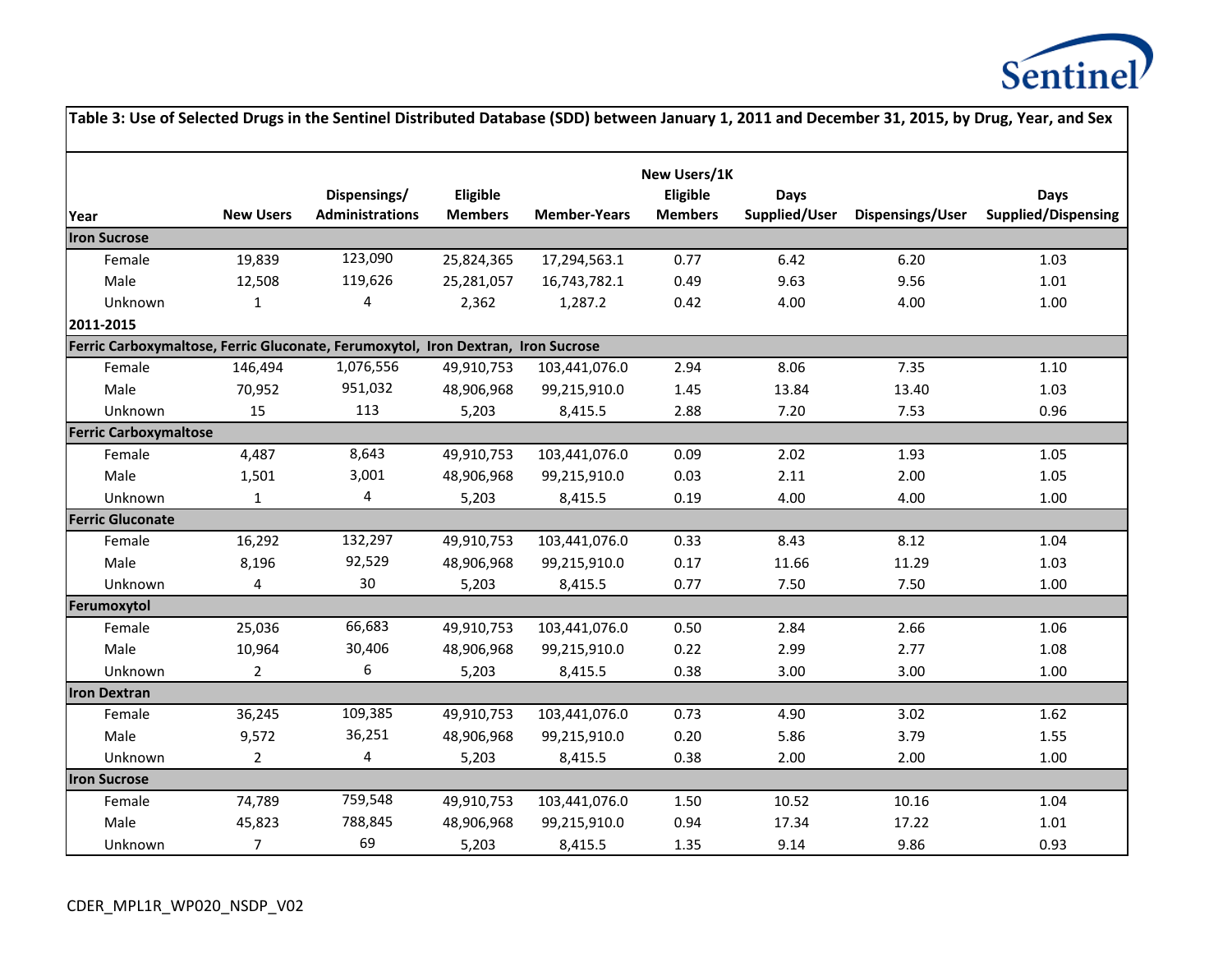

**Appendix A: Start and End Dates of Available Data for Each Data Partner up to Request Date (August 10, 2016)**

| <b>DPID</b> | <b>Start Date</b> | <b>End Date</b> |
|-------------|-------------------|-----------------|
| DP0001      | 1/1/2011          | 12/31/2014      |
| DP0002      | 1/1/2011          | 6/30/2012       |
| DP0003      | 1/1/2011          | 10/31/2015      |
| DP0004      | 1/1/2011          | 12/31/2015      |
| DP0005      | 1/1/2011          | 12/31/2015      |
| DP0006      | 1/1/2011          | 6/30/2015       |
| DP0007      | 1/1/2011          | 10/31/2015      |
| DP0008      | 1/1/2011          | 9/30/2015       |
| DP0009      | 1/1/2011          | 12/31/2015      |
| DP0010      | 1/1/2011          | 12/31/2015      |
| DP0011      | 1/1/2011          | 9/30/2015       |
| DP0012      | 1/1/2011          | 12/31/2015      |
| DP0013      | 1/1/2011          | 12/31/2015      |
| DP0014      | 1/1/2011          | 5/31/2015       |
| DP0015      | 1/1/2011          | 2/28/2015       |
| DP0016      | 1/1/2012          | 6/30/2015       |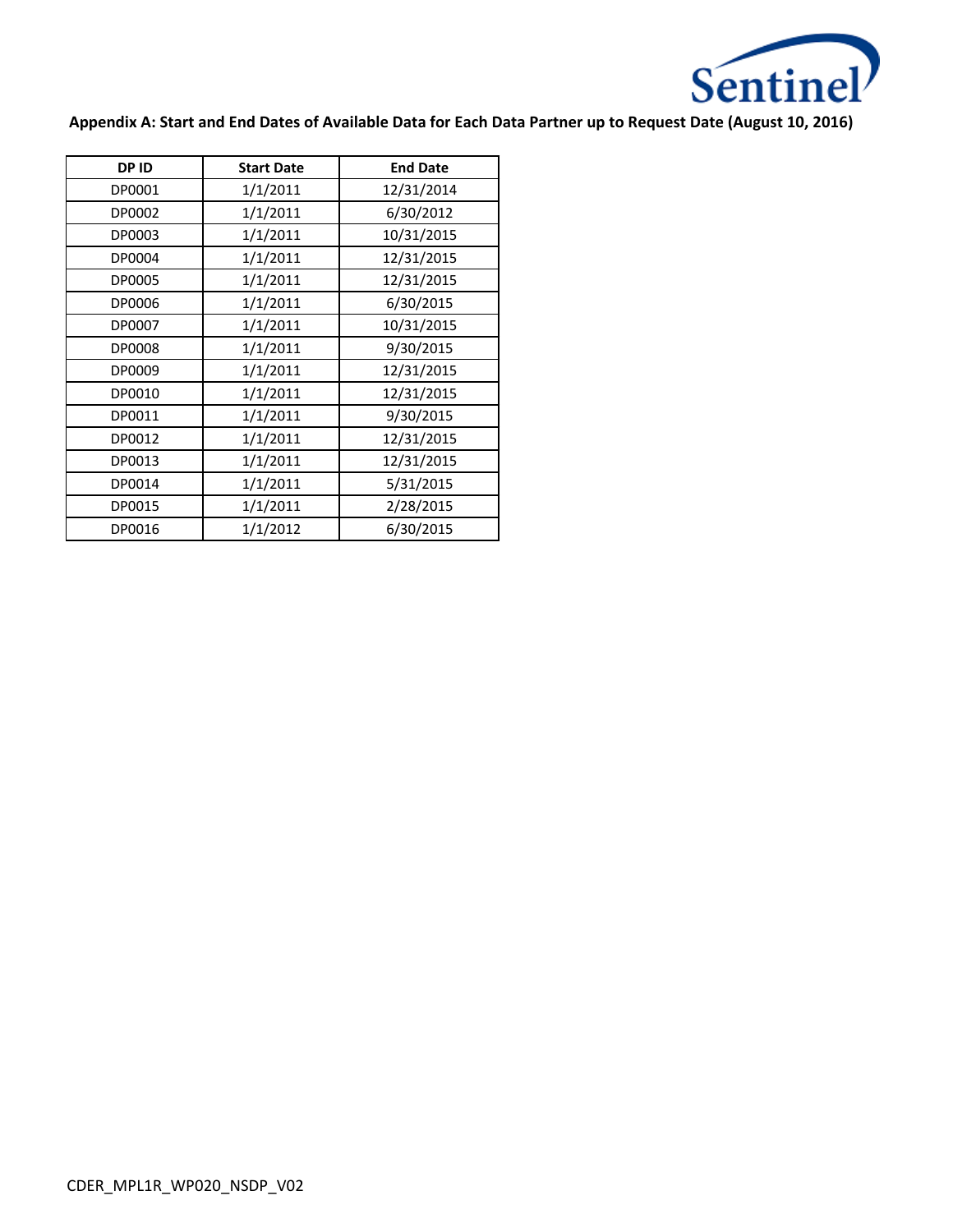

**Appendix B: Healthcare Common Procedure Coding System (HCPCS) Codes used to Define Intravenous (IV) Iron Products of Interest in this Request**

| Code                         | <b>Code Type</b> |
|------------------------------|------------------|
| Ferumoxytol                  |                  |
| Q0138                        | <b>HCPCS</b>     |
| Q0139                        | <b>HCPCS</b>     |
| <b>Ferric Carboxymaltose</b> |                  |
| J1439                        | <b>HCPCS</b>     |
| <b>Iron Dextran</b>          |                  |
| J1750                        | <b>HCPCS</b>     |
| J1751                        | <b>HCPCS</b>     |
| J1752                        | <b>HCPCS</b>     |
| J1760                        | <b>HCPCS</b>     |
| J1770                        | <b>HCPCS</b>     |
| J1780                        | <b>HCPCS</b>     |
| <b>Ferric Gluconate</b>      |                  |
| J2915                        | <b>HCPCS</b>     |
| J2916                        | <b>HCPCS</b>     |
| S0098                        | <b>HCPCS</b>     |
| W0231                        | <b>HCPCS</b>     |
| <b>Iron Sucrose</b>          |                  |
| J1755                        | <b>HCPCS</b>     |
| J1756                        | <b>HCPCS</b>     |